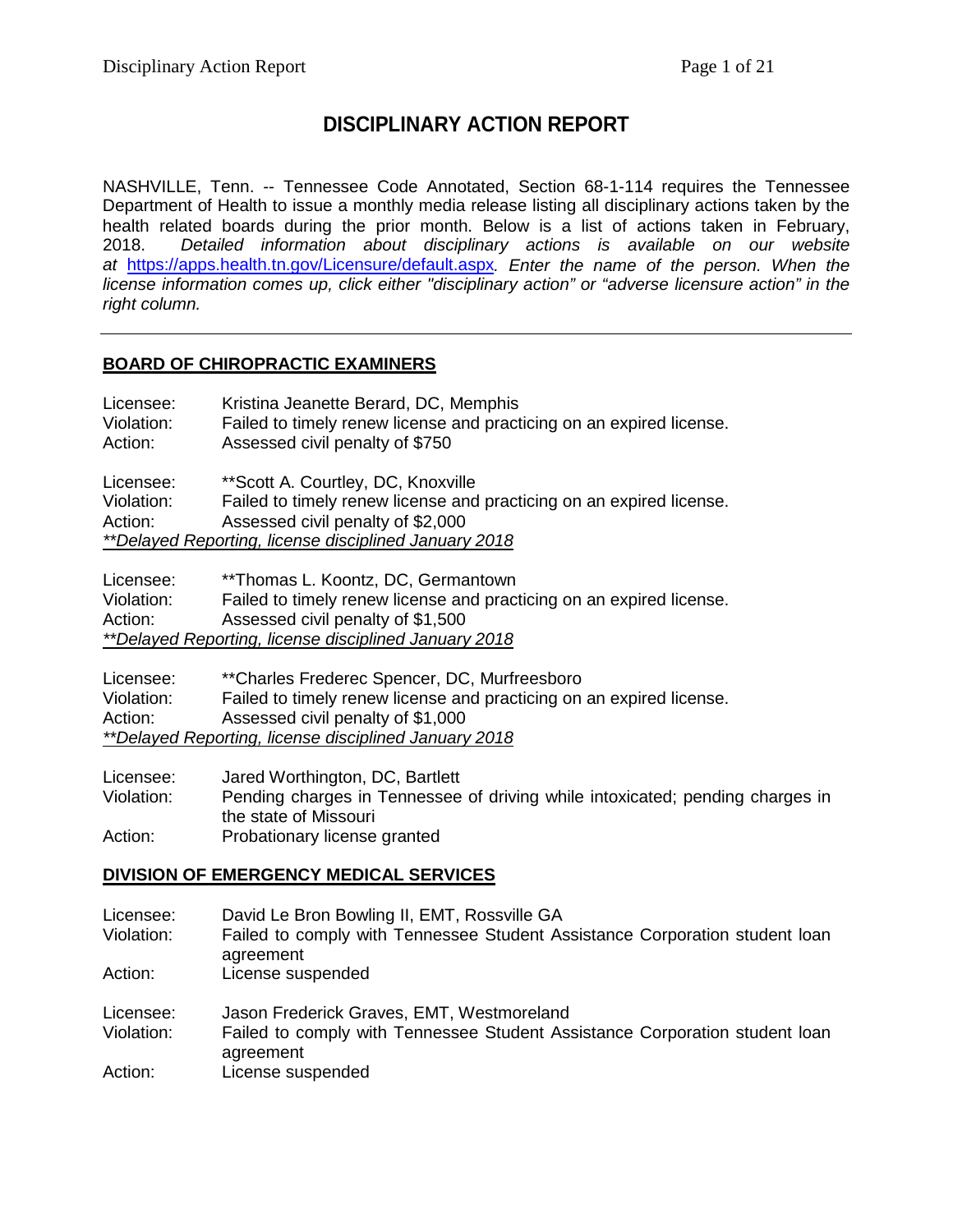| Licensee:<br>Violation: | Terresia K. Reasons, EMR, Jackson<br>Failed to comply with Tennessee Student Assistance Corporation student loan<br>agreement |
|-------------------------|-------------------------------------------------------------------------------------------------------------------------------|
| Action:                 | License suspended                                                                                                             |
| Licensee:<br>Violation: | Joseph Sullivan, EMT, Lafayette<br>Failed to comply with Tennessee Student Assistance Corporation student loan<br>agreement   |
| Action:                 | License suspended                                                                                                             |

### **BOARD OF LICENSING HEALTH CARE FACILITIES**

Licensee: The Cambridge House, HCF, Bristol

- Violation: Failure to pay their annual nursing home assessment fees to TennCare. Each nursing home shall pay the nursing home assessment in monthly installments to the account in accordance with this part. If any part of any assessment fee imposed…is not paid on or before the due date, a penalty of five percent (5%) of the amount due shall at once accrue and be added to such assessment fee. Thereafter, on the first day of each month during which any part of any assessment fee or any prior accrued penalty remains unpaid, an additional penalty of five percent (5%) of the then unpaid balance shall accrue and be added to such assessment fee or prior accrued penalty. Payment shall be deemed to have been made upon date of deposit in the United States mail. If a nursing home is more than ninety (90) days delinquent in paying an installment of its annual nursing home assessment fee or becomes delinquent on an approved payment plan, the bureau of TennCare shall initiate proceedings before the board for licensing health care facilities (board), in accordance with the uniform administrative Procedures At, compiled in title 4, chapter 5, so that the board may suspend admissions to the facility or otherwise direct the facility to pay the assessment fee and any accrued penalties in full within the prescribed period of time as directed by the board, the board shall suspend admissions to the facility. Any suspension of admissions imposed according to this section shall immediately be lifted following the full payment of the assessment fee and any accrued penalties by the facility. If full payment of the assessment fee and any accrued penalties is not paid within sixty (60) days from the first day of the suspension of admissions, the bureau of TennCare shall be authorized to initiate proceedings before the board in accordance with the Uniform Administrative Procedures Act so that the board may consider the revocation of the facility's license.
- Action: Payment to TennCare of principal portion of the past due assessment fees within 90 days.

Licensee: Clarity Pointe of Knoxville, HCV, Farragut

Violation: Failed to follow abuse policy. Each ACLF shall meet the following staffing and procedural standards: An ACLF shall develop a written policy, plan or procedure concerning a subject and adhere to its provisions whenever required to do so by these rules. A licensee that violates its own policy established as required by these rules and regulations also violates the rules and regulations establishing the requirement. Each ACLF shall provide each resident with at least the following personal services: Protective care. The ACLF shall report all incidents of abuse, neglect, and misappropriation to the Department of Health. An ACLF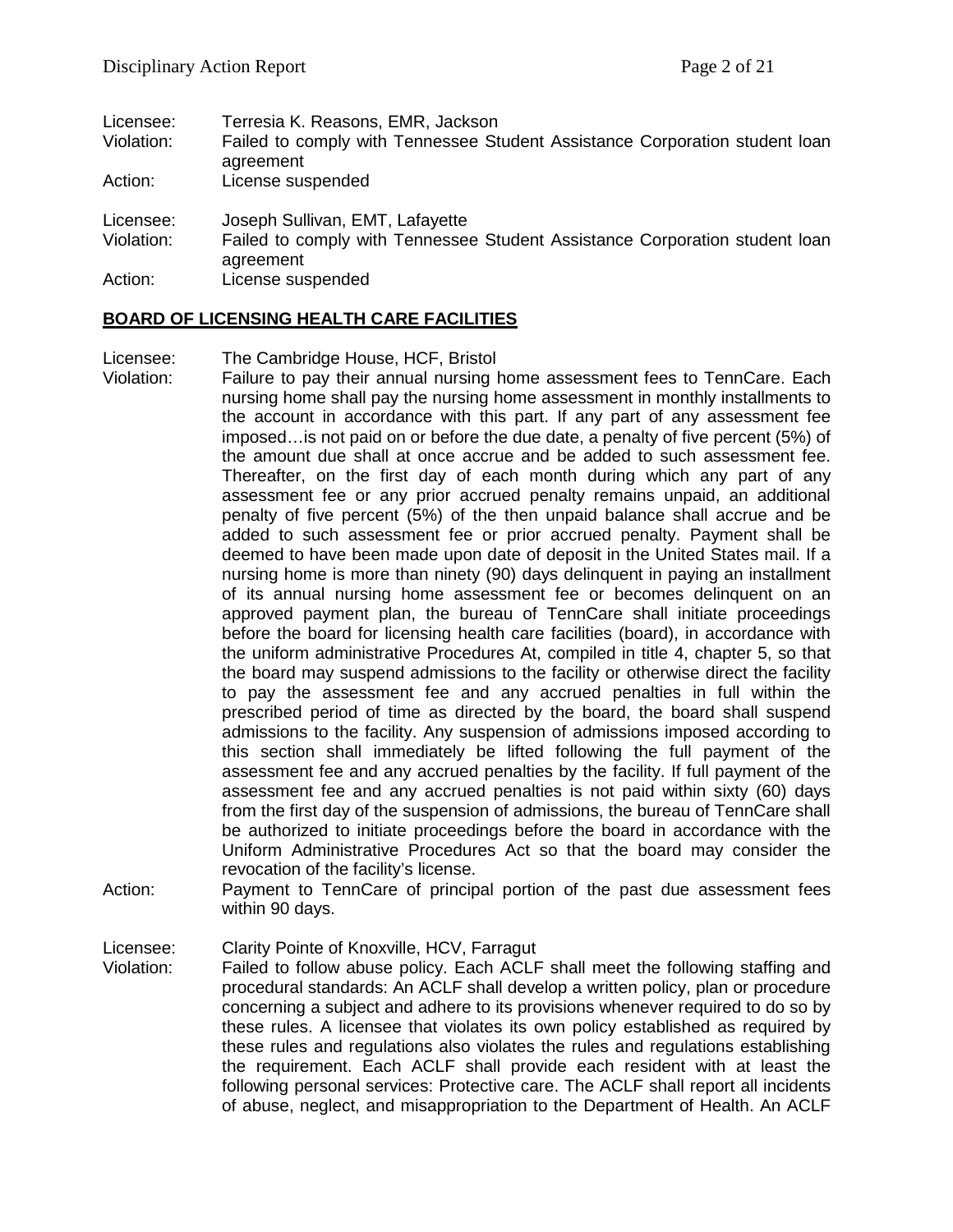shall ensure at least the following rights for each resident: To be free from mental and physical abuse. Should this right be violated the ACLF shall notify the Department and the Tennessee Department of Human Services, Adult Protective Services…

Action: Assessed civil penalty of \$500.00

Licensee: Culpepper Place of Bartlett, HCF, Bartlett

- Violation: Guilty of violations of state laws and regulations resulting in endangerment to the health, safety and welfare of residents. Resident medication. An ACLF shall: Ensure that all drugs and biologicals shall be administered by a licensed professional operating within the scope of the professional license and according to the residents' plans of care. An ACLF shall provide personal services as follows: Dietary services. An ACLF shall ensure that menus meet the residents as follows: An ACLF shall meet nutritional needs, in accordance with the recognized dietary practices and in accordance with orders of the practitioners responsible for the care of the residents. An ACLF shall provide personal services as follows: Dietary services. An ACLF shall have current therapeutic diet manual approved by the dietitian readily available to all ACLF personnel.
- Action: Assessed civil penalty of \$1,500.00
- Licensee: Elmcroft of West Knoxville, HCF, Knoxville
- Violation: Guilty of failing to maintain a sanitary kitchen. An ACLF shall provide personal services as follows: Dietary services. An ACLF shall maintain a clean and sanitary kitchen.
- Action: Assessed civil penalty of \$500.00

### **BOARD OF MASSAGE THERAPY LICENSURE**

- Licensee: Acu Massage, LME, Johnson City
- Violation: Guilty of willful negligence in the practice of massage or has been guilty of employing of employing, allowing or permitting any unlicensed person to perform massage in such licensee's establishment; Has violated any of the provisions of this part or any substantive rule promulgated under the authority of this part; is guilty of unethical or unprofessional conduct. It is the responsibility of establishment owners to ensure compliance with all provisions of this rule and any violation of any portion of this rule may result in disciplinary action or denial of licensure. Establishment owners are responsible for ensuring that all persons who perform massage therapy in a massage establishment maintain current licensure by the Board.
- Action: License revoked
- Licensee: Jie Allen, LMT, Nashville
- Violation: Guilty of willful negligence in the practice of massage or has been guilty of employing of employing, allowing or permitting any unlicensed person to perform massage in such licensee's establishment; Has violated any of the provisions of this part or any substantive rule promulgated under the authority of this part; is guilty of unethical or unprofessional conduct. It is the responsibility of establishment owners to ensure compliance with all provisions of this rule and any violation of any portion of this rule may result in disciplinary action or denial of licensure. Establishment owners are responsible for ensuring that all persons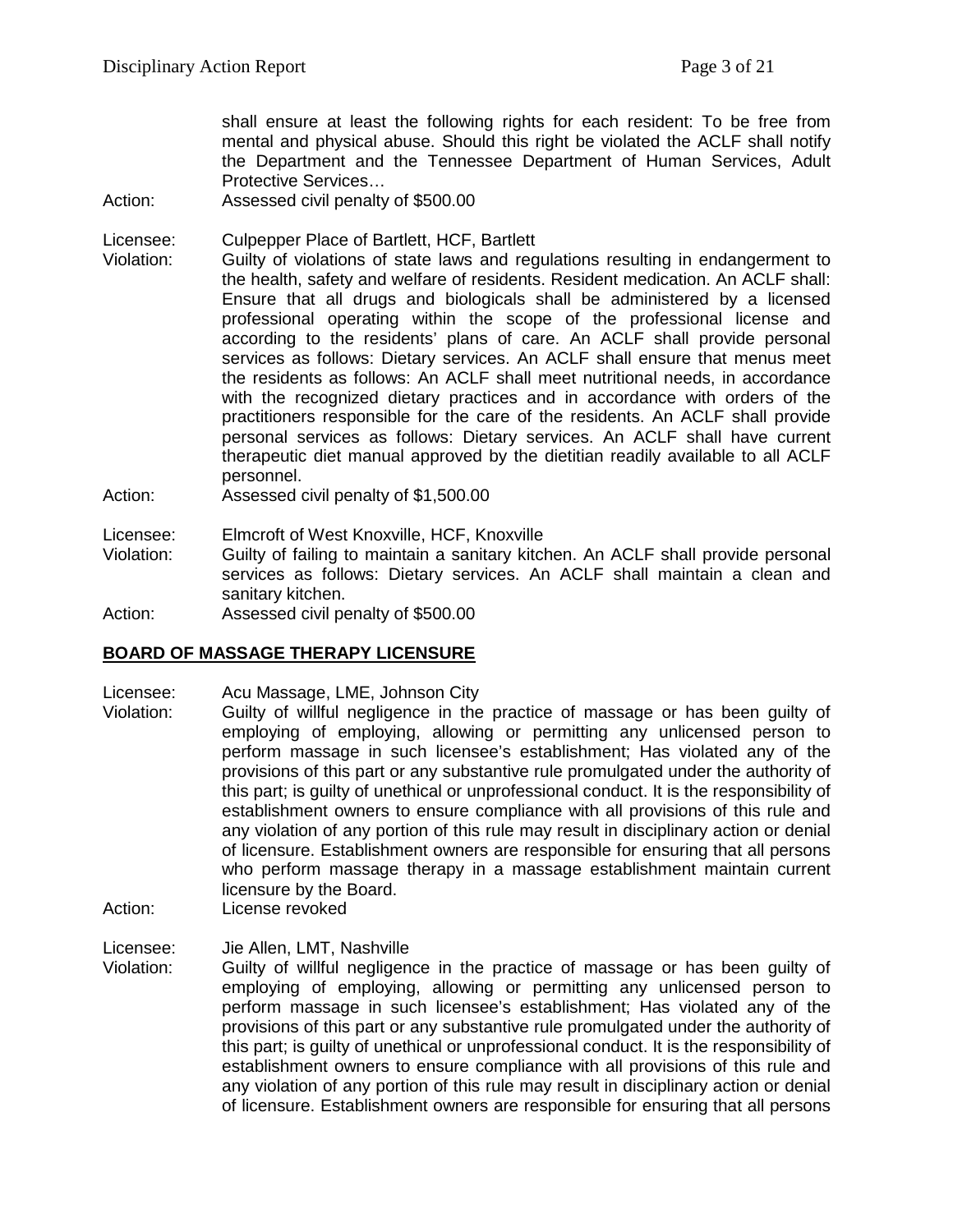who perform massage therapy in a massage establishment maintain current licensure by the Board.

Action: License revoked; assessed costs not to exceed \$5,000.00

#### Licensee: Blue Sapphire Massage, LME, Nashville

- Violation: Guilty of willful negligence in the practice of massage or has been guilty of employing of employing, allowing or permitting any unlicensed person to perform massage in such licensee's establishment; Has violated any of the provisions of this part or any substantive rule promulgated under the authority of this part; is guilty of unethical or unprofessional conduct. It is the responsibility of establishment owners to ensure compliance with all provisions of this rule and any violation of any portion of this rule may result in disciplinary action or denial of licensure. Establishment owners are responsible for ensuring that all persons who perform massage therapy in a massage establishment maintain current licensure by the Board.
- Action: License revoked

Licensee: David Bowling, LMT, Rossville, GA

- Violation: Failed to comply with Tennessee Student Assistance Corporation student loan agreement.
- Action: License suspended.

Licensee: Melissa Anne Deering, LMT, Lenoir City<br>Violation: Failed to comply with prior consent orde

- Failed to comply with prior consent order. Has violated any of the provisions of this part or any substantive rule promulgated under the authority of this part; has violated or attempted to violate, directly or indirectly, or has assisted in or abetted the violation of, or conspired to violate, any provision of this chapter or any lawful order of the board issued pursuant to this chapter. All licensees must complete twenty five (25) hours of continuing education every two (2) calendar years, as a prerequisite to licensure renewal. The first two year cycle for continuing education ran from January 1, 2003 to December 31, 2004 and shall continue on two year cycles thereafter. Any massage therapists who fails to obtain the required continuing education hours or who falsely attests to attendance and/or completion of the required hours of continuing education may be subject to disciplinary action. Comply with all applicable Tennessee statutes and regulations as well as Orders issued by the Board pursuant to its disciplinary and/or declaratory order Authority; and Consistently maintain and improve professional knowledge and competence, striving for professional excellence through regular assessment of personal and professional strengths and weaknesses and through continued education training.
- Action: License suspended; assessed civil penalty of \$500 plus costs not to exceed \$1,000

Licensee: Yanli Du, LME, Knoxville Violation: Guilty of practicing without a license. Has violated any of the provisions of this chapter or any substantive rule promulgated under the authority of this chapter; Is guilty of unethical or unprofessional conduct. Action: License denied.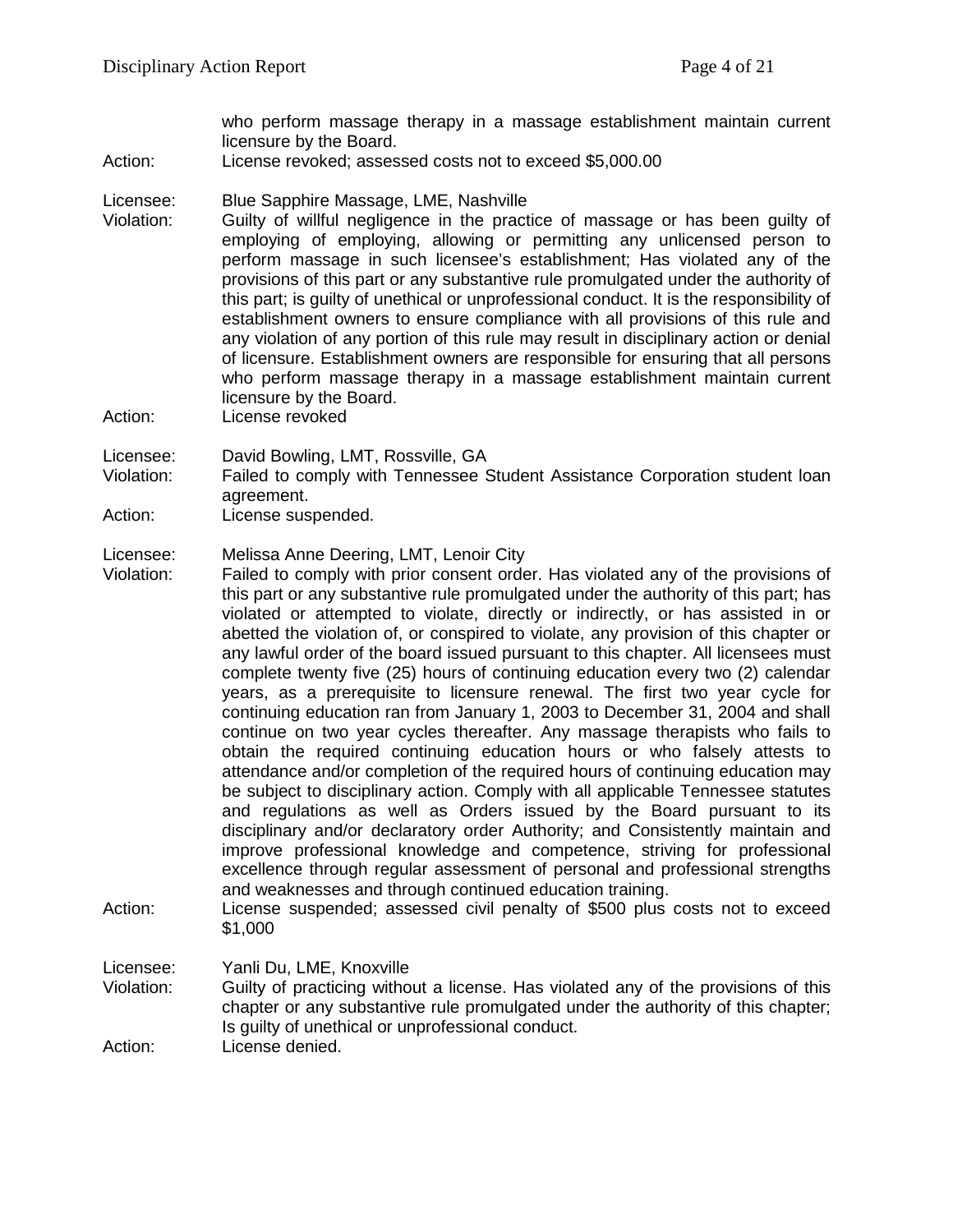Licensee: Everyday Health LLC, LME, Chattanooga<br>Violation: Guilty of fraud in the practice of massag Guilty of fraud in the practice of massage or fraud or deceit in the licensee's admission to the practice of massage; Is guilty of unethical or unprofessional conduct Action: License denied. Licensee: Howard A. Fagelman, LMT, Nashville Violation: Failed to self-report convictions to the Board. Has been convicted in a court of competent jurisdiction of an offense that constitutes a felony or a misdemeanor under the laws of this state; Is guilty of fraud in the practice of massage or fraud or deceit in the licensee's admission to the practice of massage; Has violated any of the provisions of this part or any substantive rule promulgated under the authority of this part; is guilty of unethical or unprofessional conduct. Action: License suspended; assessed costs not to exceed \$10,000 Licensee: Michael Charles Free, Jr., LMT, Madisonville Violation: Guilty of conviction in a court of competent jurisdiction of an offense that constitutes a felony or a misdemeanor under the laws of this state; abuses or is addicted to the habitual use of intoxicating liquors, drugs or stimulants to such an extent as to incapacitate such person's performance of professional duties. Action: License denied Licensee: Gold Sun Massage, LME, Murfreesboro<br>Violation: Guilty of willful negligence in the pract Guilty of willful negligence in the practice of massage or has been guilty of employing of employing, allowing or permitting any unlicensed person to perform massage in such licensee's establishment; Has violated any of the provisions of this part or any substantive rule promulgated under the authority of this part; is guilty of unethical or unprofessional conduct. It is the responsibility of establishment owners to ensure compliance with all provisions of this rule and any violation of any portion of this rule may result in disciplinary action or denial of licensure. Establishment owners are responsible for ensuring that all persons who perform massage therapy in a massage establishment maintain current licensure by the Board. Action: License revoked Licensee: Xiaojie Guo, LMT, Knoxville Violation: Failed to complete all requirements of education. Successfully completed the curriculum or curricula of one (1) or more post-secondary academic institutions for massage, bodywork or somatic therapy as defined by board regulations, totaling five hundred (500) hours or more, such institutions being approved by the board…and either authorized by the Tennessee higher education commission, or its equivalent in other states, or approved, or under the governance of, the Tennessee board of regents. Action: License denied

Licensee: Lina Hall, LMT, Johnson City

Violation: Guilty of willful negligence in the practice of massage or has been guilty of employing of employing, allowing or permitting any unlicensed person to perform massage in such licensee's establishment; Has violated any of the provisions of this part or any substantive rule promulgated under the authority of this part; is guilty of unethical or unprofessional conduct. It is the responsibility of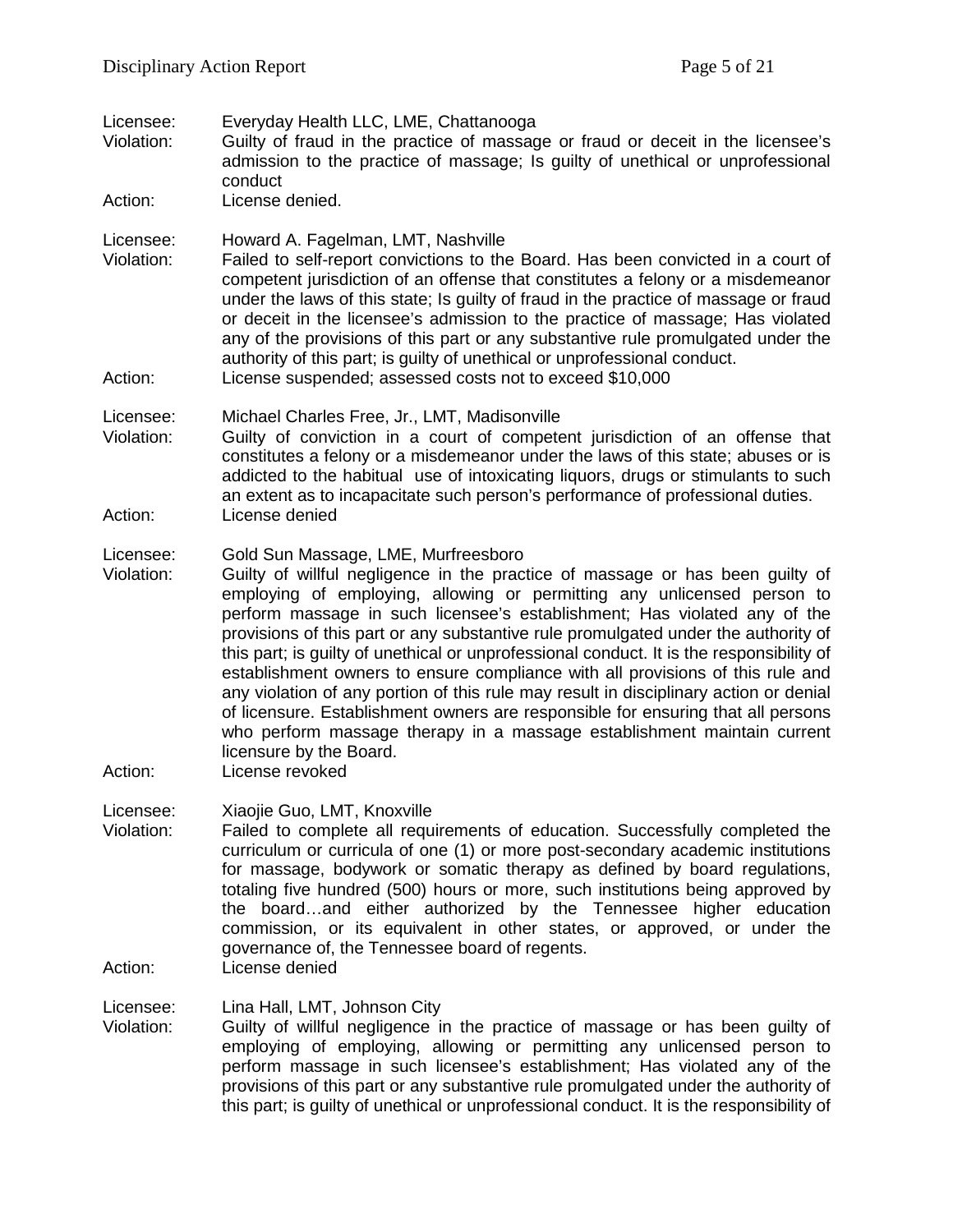| Action:                            | establishment owners to ensure compliance with all provisions of this rule and<br>any violation of any portion of this rule may result in disciplinary action or denial<br>of licensure. Establishment owners are responsible for ensuring that all persons<br>who perform massage therapy in a massage establishment maintain current<br>licensure by the Board.<br>License placed on probation with terms; assessed civil penalty of \$1,000 plus<br>costs not to exceed \$3,000                                                                                                                                                                                                                                                                                                                                                                                                         |
|------------------------------------|--------------------------------------------------------------------------------------------------------------------------------------------------------------------------------------------------------------------------------------------------------------------------------------------------------------------------------------------------------------------------------------------------------------------------------------------------------------------------------------------------------------------------------------------------------------------------------------------------------------------------------------------------------------------------------------------------------------------------------------------------------------------------------------------------------------------------------------------------------------------------------------------|
| Licensee:<br>Violation:<br>Action: | Krista Lyn Harms, LMT, Hixson<br>Guilty of being convicted in a court of competent jurisdiction of an offense that<br>constitutes a felony or a misdemeanor under the laws of this state.<br>Application denied                                                                                                                                                                                                                                                                                                                                                                                                                                                                                                                                                                                                                                                                            |
| Licensee:<br>Violation:<br>Action: | Jin E. Lin, Knoxville<br>Guilty of fraud in the practice of massage or fraud or deceit in the licensee's<br>admission to the practice of massage<br>Application denied                                                                                                                                                                                                                                                                                                                                                                                                                                                                                                                                                                                                                                                                                                                     |
| Licensee:<br>Violation:<br>Action: | Zhuliya Orrand, LMT, Murfreesboro<br>Guilty of willful negligence in the practice of massage or has been guilty of<br>employing of employing, allowing or permitting any unlicensed person to<br>perform massage in such licensee's establishment; Has violated any of the<br>provisions of this part or any substantive rule promulgated under the authority of<br>this part; is guilty of unethical or unprofessional conduct. It is the responsibility of<br>establishment owners to ensure compliance with all provisions of this rule and<br>any violation of any portion of this rule may result in disciplinary action or denial<br>of licensure. Establishment owners are responsible for ensuring that all persons<br>who perform massage therapy in a massage establishment maintain current<br>licensure by the Board.<br>License revoked; assessed costs not to exceed \$3,000 |
| Licensee:<br>Violation:<br>Action: | Pressure Massage, LME, Johnson City<br>Guilty of willful negligence in the practice of massage or has been guilty of<br>employing of employing, allowing or permitting any unlicensed person to<br>perform massage in such licensee's establishment; Has violated any of the<br>provisions of this part or any substantive rule promulgated under the authority of<br>this part; is guilty of unethical or unprofessional conduct. It is the responsibility of<br>establishment owners to ensure compliance with all provisions of this rule and<br>any violation of any portion of this rule may result in disciplinary action or denial<br>of licensure. Establishment owners are responsible for ensuring that all persons<br>who perform massage therapy in a massage establishment maintain current<br>licensure by the Board.<br>License revoked                                     |
| Licensee:<br>Violation:            | Marco Antonio Rigo, LMT, Smyrna<br>Guilty of willful negligence in the practice of massage; Has violated any of the<br>provisions of this part or any substantive rule promulgated under the authority of<br>this part; is guilty of unethical or unprofessional conduct. Refrain, under all                                                                                                                                                                                                                                                                                                                                                                                                                                                                                                                                                                                               |

circumstances, from initiating, arranging for, or engaging in any sexual conduct, sexual activity or sexualizing behavior involving a client, even if the client attempts to sexualize the relationship; and respect the client's boundaries with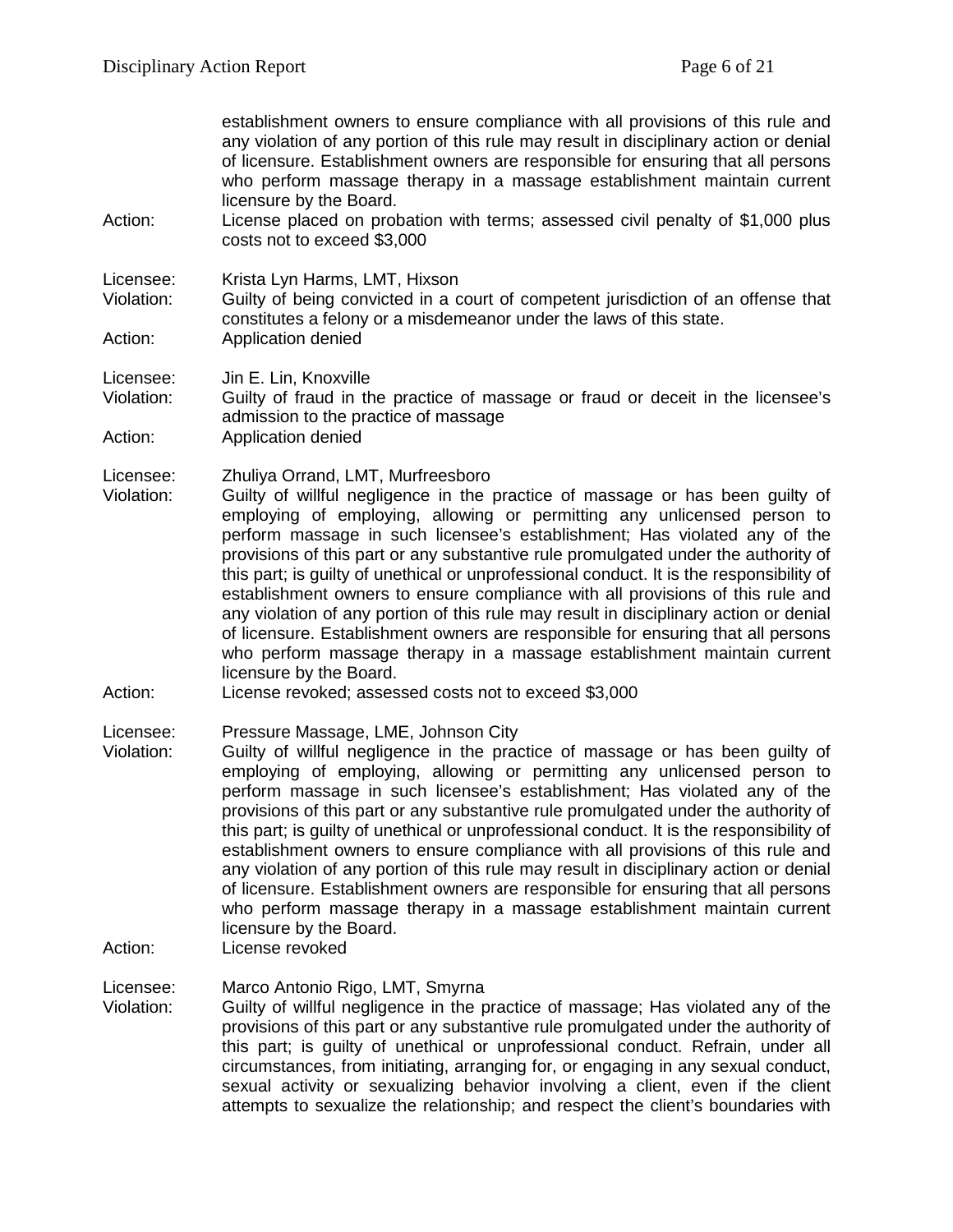| regard to privacy, disclosure, exposure, emotional expression, beliefs, and<br>autonomy, as well as the client's reasonable expectations of professional<br>behavior.<br>License voluntarily surrendered; assessed costs not to exceed \$3,000                                                                                                                                                                                                                                                                                                                                                                            |  |
|---------------------------------------------------------------------------------------------------------------------------------------------------------------------------------------------------------------------------------------------------------------------------------------------------------------------------------------------------------------------------------------------------------------------------------------------------------------------------------------------------------------------------------------------------------------------------------------------------------------------------|--|
| Daniel R. Seaborg, LMT, Hixson<br>Failed to properly maintain sufficient continuing education credits.<br>Assessed civil penalty of \$275.00                                                                                                                                                                                                                                                                                                                                                                                                                                                                              |  |
| Li Yuan, Knoxville<br>Guilty of practicing without a license. Has violated any of the provisions of this<br>chapter or any substantive rule promulgated under the authority of this chapter;<br>Is guilty of unethical or unprofessional conduct.<br>License denied.                                                                                                                                                                                                                                                                                                                                                      |  |
| Zengjian Zhang, Monterey Park, CA<br>Guilty of practicing without a license. Is guilty of fraud in the practice of massage<br>or fraud or deceit in the licensee's admission to the practice of massage; Guilty<br>of willful negligence in the practice of massage or has been guilty of employing<br>of employing, allowing or permitting any unlicensed person to perform massage<br>in such licensee's establishment; Has violated any of the provisions of this part<br>or any substantive rule promulgated under the authority of this part; is guilty of<br>unethical or unprofessional conduct.<br>Lioppeo doniad |  |
|                                                                                                                                                                                                                                                                                                                                                                                                                                                                                                                                                                                                                           |  |

Action: License denied.

# **TENNESSEE BOARD OF NURSING**

| Licensee:<br>Violation:            | Kristy D. Anderson, RN, Farmington Hills MI<br>Guilty of fraud or deceit in procuring or attempting to procure a license to practice<br>nursing; guilty of a crime; unfit or incompetent by reason of negligence, habits, or<br>other cause; and guilty of unprofessional conduct; to wit: engaging in acts of<br>dishonesty which relate to the practice of nursing |
|------------------------------------|----------------------------------------------------------------------------------------------------------------------------------------------------------------------------------------------------------------------------------------------------------------------------------------------------------------------------------------------------------------------|
| Action:                            | License suspended with terms; assessed civil penalties in the amount of<br>\$1,250.00 plus costs not to exceed \$500.00                                                                                                                                                                                                                                              |
| Licensee:<br>Violation:            | Shannon D. Barber, RN, Bartlett<br>Guilty of unprofessional conduct; to wit: unauthorized use or removal of narcotics,<br>drugs, supplies, or equipment from any health care facility, school, institution or<br>other work place location                                                                                                                           |
| Action:                            | License reprimanded with terms                                                                                                                                                                                                                                                                                                                                       |
| Licensee:<br>Violation:<br>Action: | Anji L. Baydoun, RN, Smyrna<br>Guilty of unprofessional conduct<br>License suspended with terms                                                                                                                                                                                                                                                                      |
| Licensee:<br>Violation:<br>Action: | Sheila Bradstreet, RN, Clarksville<br>Failed to comply with Tennessee Student Assistance Corporation student loan<br>agreement<br>License suspended                                                                                                                                                                                                                  |
|                                    |                                                                                                                                                                                                                                                                                                                                                                      |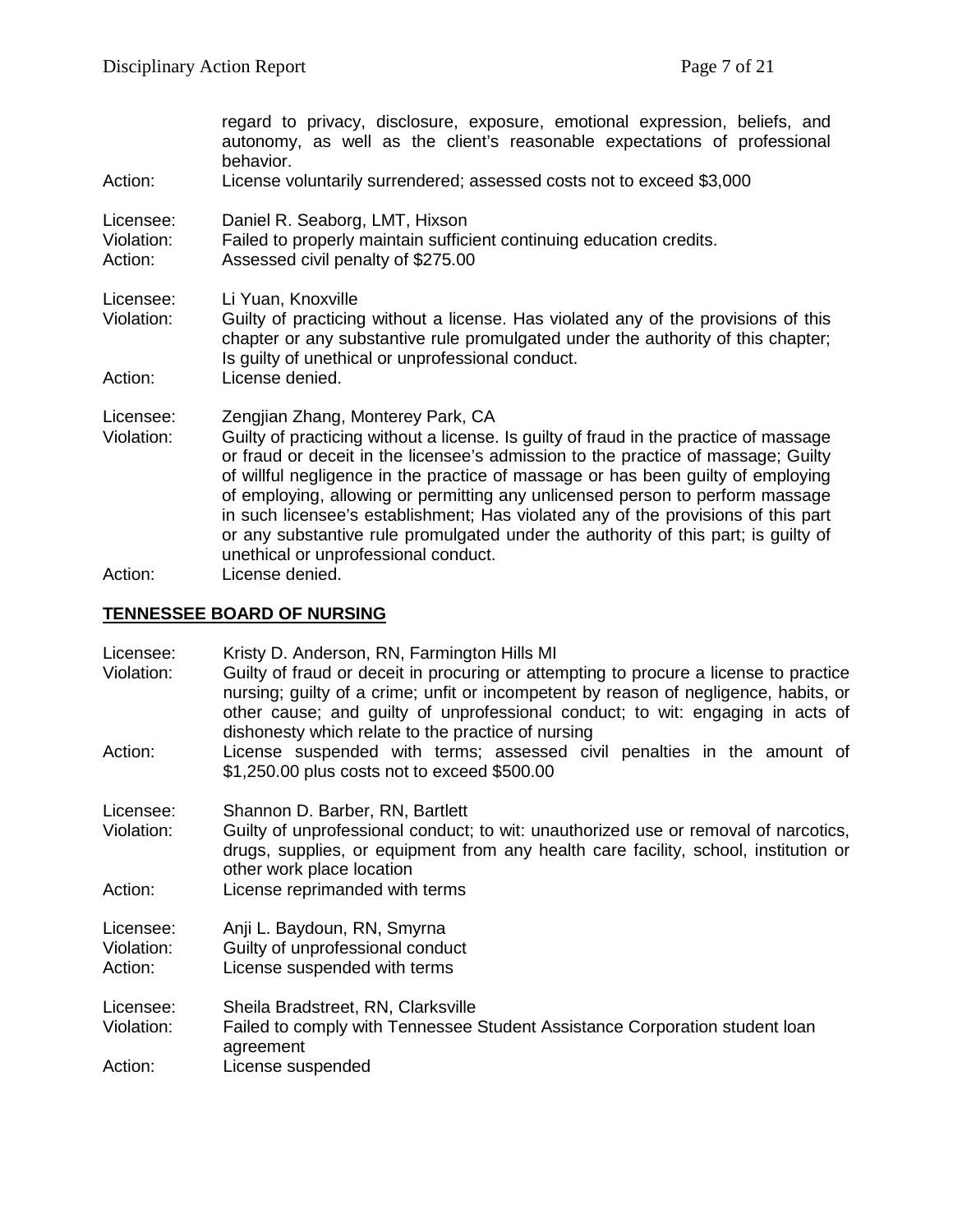Licensee: Patsy J. Burks, APRN/RN, Lawrenceburg

Violation: Unfit or incompetent by reason of negligence, habits or other cause; guilty of unprofessional conduct; failed to file or maintain accurate Notice and Formulary; prescribing in a manner inconsistent with the Rules of The Board of Nursing

Action: RN license and APRN certificate placed on probation for no less than five years with terms; assessed civil penalties in the amount of \$3,000.00 plus costs not to exceed \$5,000.00

Licensee: Megan L. Butler, RN, Murfreesboro

- Violation: Guilty of unprofessional conduct; to wit: making false or materially incorrect, inconsistent or unintelligible entries in any patient records or in the records of any health care facility, school, institution or other work place location pertaining to the obtaining, possessing or administration of any controlled substance as defined in the Federal Controlled Substances Act; unauthorized use or removal of narcotics, drugs, supplies, or equipment from any health care facility, school, institution or other work place location; impersonating another licensed practitioner; aiding, abetting, assisting or hiring an individual to violate or circumvent any law or duly promulgated rule intended to guide the conduct of a nurse or any other licensed health care provider; failing to report, through proper channels, facts known to the individual regarding incompetent, unethical or illegal practice of any health care provider; and engaging in acts of dishonesty which relate to the practice of nursing; refusing to submit to a drug test or testing positive for any drug on any government or private sector pre-employment, or employer-ordered confirmed drug test
- Action: License suspended with terms
- Licensee: Donna Carrillo, RN, Columbia
- Violation: Failed to comply with Tennessee Student Assistance Corporation student loan agreement
- Action: License suspended

Licensee: Kathy Cavil-Glenn, LPN, Memphis

- Violation: Failed to comply with Tennessee Student Assistance Corporation student loan agreement
- Action: License suspended

Licensee: Marlon Charles, RN, Rossville GA

Violation: Guilty of unprofessional conduct; to wit: failure to maintain a record for each patient which accurately reflects the nursing problems and interventions for the patient and/or failure to maintain a record for each patient which accurately reflects the name and title of the nurse providing care; making false or materially incorrect, inconsistent or unintelligible entries in any patient records or in the records of any health care facility, school, institution or other work place location pertaining to the obtaining, possessing or administration of any controlled substance as defined in the Federal Controlled Substances Act; and revocation, suspension, probation or other discipline of a license to practice nursing by another state or territory of the United States for any act or omission which would constitute grounds for the revocation, suspension, probation or other discipline of a license in this state Action: License suspended with terms; plus costs not to exceed \$300.00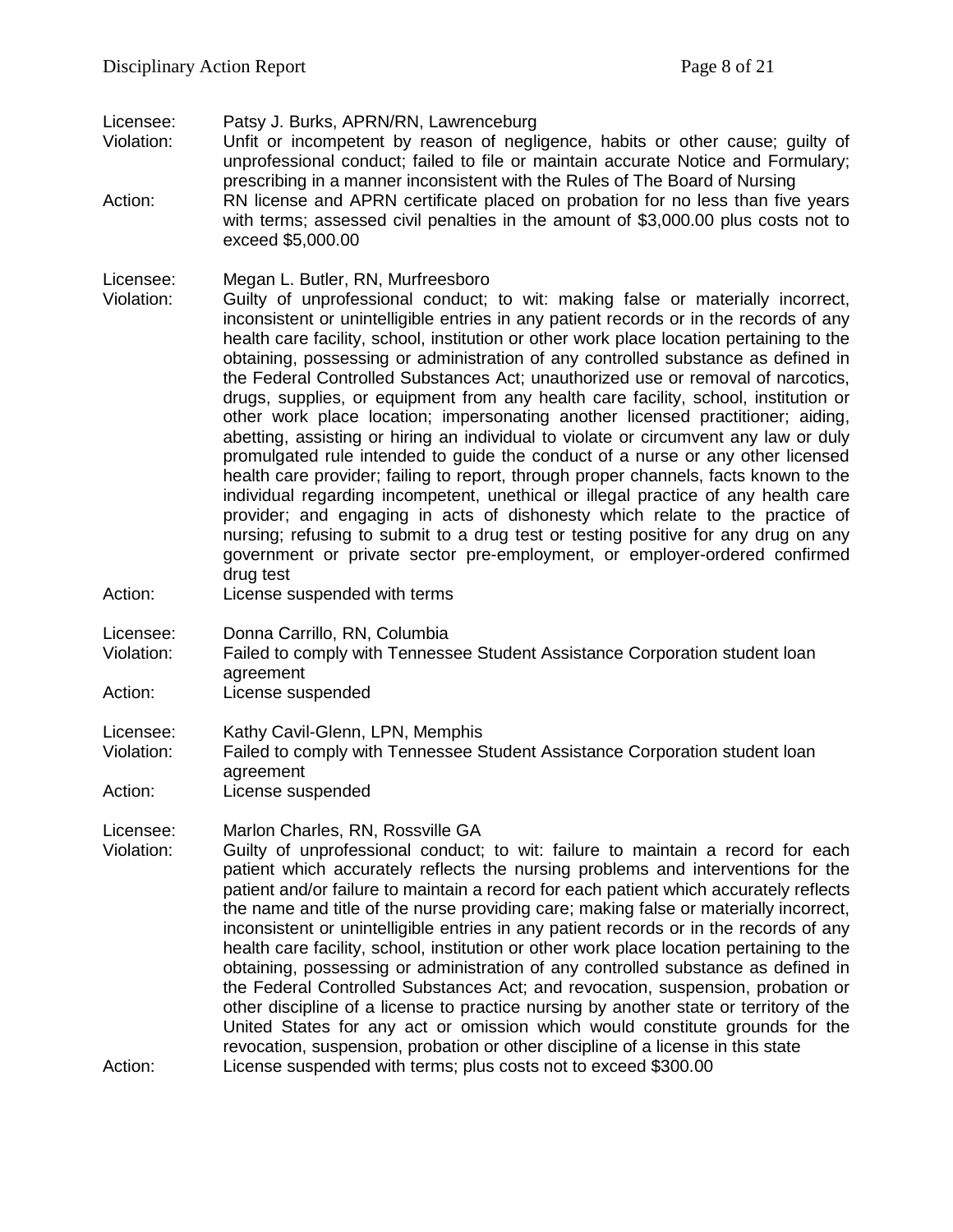| Licensee:<br>Violation:            | Jon Michael Christian, RN, Nashville<br>Guilty of a crime; guilty of unprofessional conduct; to wit: unauthorized use or<br>removal of narcotics, drugs, supplies, or equipment from any health care, school,<br>institution or other work place location; and violating confidentiality of information<br>or knowledge concerning the patient, except when required to do so by a court of<br>law                                                                                                                |
|------------------------------------|-------------------------------------------------------------------------------------------------------------------------------------------------------------------------------------------------------------------------------------------------------------------------------------------------------------------------------------------------------------------------------------------------------------------------------------------------------------------------------------------------------------------|
| Action:                            | License voluntarily surrendered; plus costs not to exceed \$5,000                                                                                                                                                                                                                                                                                                                                                                                                                                                 |
| Licensee:<br>Violation:            | Juelda R. Coleman, APRN/RN, McEwen<br>Guilty of a crime; unfit or incompetent by reason of negligence, habits or other<br>cause; guilty of unprofessional conduct; to wit: Has violated or attempted to<br>violate, directly or indirectly, or assisted in or abetted the violation of or conspired<br>to violate any provision of this chapter or any lawful order of the board issued<br>pursuant thereto; and practicing professional nursing in a manner inconsistent with<br><b>TENN. CODE ANN. 63-7-103</b> |
| Action:                            | RN license and APRN certificate revoked; assessed civil penalties in the amount<br>of \$5,000.00 plus costs not to exceed \$10,000.00                                                                                                                                                                                                                                                                                                                                                                             |
| Licensee:<br>Violation:<br>Action: | Amanda R. Costigan, RN, Trade<br>Guilty of a crime; unfit or incompetent by reason of negligence, habits or other<br>cause; guilty of unprofessional conduct; to wit: being under the influence of<br>alcoholic beverages, or under the influence of drugs which impair judgment while<br>on duty in any health care facility, school, institution or other work place location<br>License suspended with terms                                                                                                   |
| Licensee:                          | Heather D. Croy, RN, Greeneville                                                                                                                                                                                                                                                                                                                                                                                                                                                                                  |
| Violation:<br>Action:              | Guilty of unprofessional conduct; to wit: refusing to submit to a drug test or testing<br>positive for any drug on any government or private sector pre-employment, or<br>employer-ordered confirmed drug test<br>License suspended with terms                                                                                                                                                                                                                                                                    |
|                                    |                                                                                                                                                                                                                                                                                                                                                                                                                                                                                                                   |
| Licensee:<br>Violation:            | Lora Y. Cumings, RN, Knoxville<br>Refusing to submit to a drug test or testing positive for any drug on any<br>government or private sector pre-employment, employer-ordered or confirmed<br>drug test                                                                                                                                                                                                                                                                                                            |
| Action:                            | License suspended with terms                                                                                                                                                                                                                                                                                                                                                                                                                                                                                      |
| Licensee:<br>Violation:            | Elizabeth Rich Davis, RN, South Pittsburg<br>Guilty of unprofessional conduct; to wit: unauthorized use or removal of narcotics,<br>drugs, supplies, or equipment from any health care facility, school, institution or<br>other work place location                                                                                                                                                                                                                                                              |
| Action:                            | License placed on probation with terms; ordered to complete 30 hours of<br>continuing education; complete all sections of EBAS examination; assessed civil<br>penalty in the amount of \$1,000.00 plus costs not to exceed \$5,000.00                                                                                                                                                                                                                                                                             |
| Licensee:<br>Violation:            | Charlotte Irene Dvorak, RN, Nashville<br>Unfit or incompetent by reason of negligence, habits or other cause; is addicted to<br>alcohol or drugs to the degree of interfering with nursing duties; the use of any<br>intoxicating beverage or the illegal use of any narcotic or dangerous drug while on<br>duty in any health care facility, school, institution, or other work place location;<br>being under the influence of alcoholic beverages, or under the influence of drugs                             |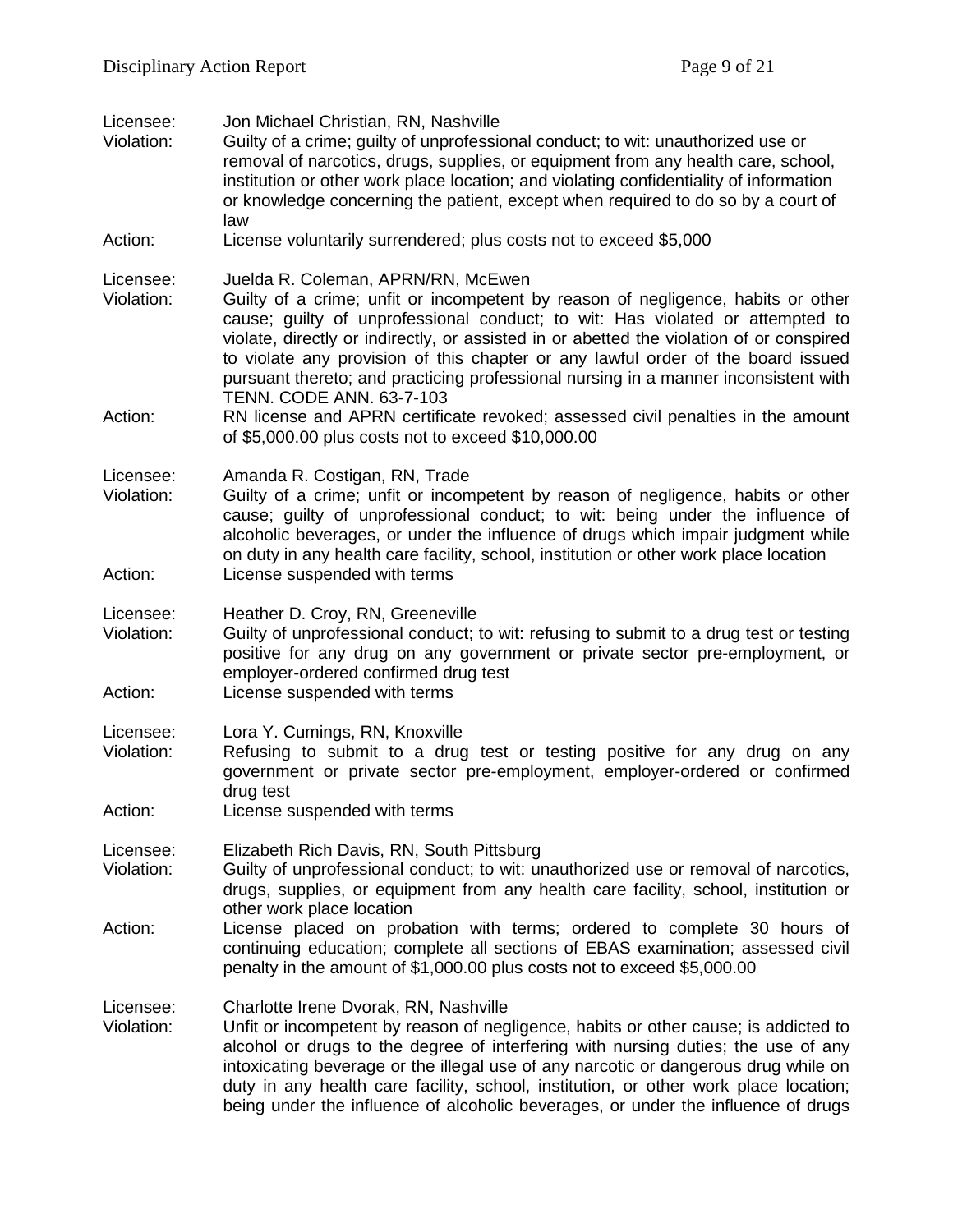| Action:                            | which impair judgment while on duty in any health care facility, school, institution<br>or other work place location<br>License suspended with terms                                                                                                                                                                                                                                                                                                                                |
|------------------------------------|-------------------------------------------------------------------------------------------------------------------------------------------------------------------------------------------------------------------------------------------------------------------------------------------------------------------------------------------------------------------------------------------------------------------------------------------------------------------------------------|
| Licensee:<br>Violation:            | Natalie L. Edgin, RN, Scotts Hill<br>Guilty of unprofessional conduct; to wit: unauthorized use or removal of narcotics,<br>drugs, supplies, or equipment from any health care facility, school, institution or<br>other work place location                                                                                                                                                                                                                                        |
| Action:                            | License suspended with terms; assessed civil penalties of \$750.00 plus costs not<br>to exceed \$5,000.00                                                                                                                                                                                                                                                                                                                                                                           |
| Licensee:<br>Violation:            | Angela B. Edmondson, RN, Memphis<br>Addicted to alcohol or drugs to the degree of interfering with nursing duties; guilty<br>of unprofessional conduct; to wit: being under the influence of alcoholic beverages,<br>or under the influence of drugs which impair judgment while on duty in any health<br>care facility, school, institution or other work place location                                                                                                           |
| Action:                            | License suspended with terms; suspension stayed; license placed on probation for<br>no less than three years with terms                                                                                                                                                                                                                                                                                                                                                             |
| Licensee:<br>Violation:<br>Action: | Sherry A. Fetzer, APRN/RN, Knoxville<br>Guilty of a crime<br>License voluntarily surrendered; plus costs not to exceed \$500.00                                                                                                                                                                                                                                                                                                                                                     |
|                                    |                                                                                                                                                                                                                                                                                                                                                                                                                                                                                     |
| Licensee:<br>Violation:            | Sherry Alane Gamble, RN, Stevenson AL<br>Guilty of unprofessional conduct; to wit: unauthorized use or removal of narcotics,<br>drugs, supplies, or equipment from any health care facility, school, institution or<br>other work place location; failure to supervise persons to whom nursing functions<br>are delegated or assigned; and failing to report, through proper channels, facts<br>known to the individual regarding incompetent, unethical or illegal practice of any |
| Action:                            | health care provider<br>License placed on probation with terms; ordered to complete 30 hours of<br>continuing education; complete all sections of EBAS examination; assessed civil<br>penalty in the amount of \$3,000.00 plus costs not to exceed \$5,000.00                                                                                                                                                                                                                       |
| Licensee:<br>Violation:            | Heather - Lyn Gerity, LPN, Hermitage<br>Guilty of unprofessional conduct; to wit: unauthorized use or removal of narcotics,<br>drugs, supplies, or equipment from any health care facility, school, institution or<br>other work place location; and the use of any intoxicating beverage or the illegal<br>use of any narcotic or dangerous drug while on duty in any health care facility,<br>school, institution, or other work place location                                   |
| Action:                            | License suspended with terms; plus costs not to exceed \$300                                                                                                                                                                                                                                                                                                                                                                                                                        |
| Licensee:<br>Violation:            | Ashley Green, RN, Cookeville<br>Failed to comply with Tennessee Student Assistance Corporation student loan<br>agreement                                                                                                                                                                                                                                                                                                                                                            |
| Action:                            | License suspended                                                                                                                                                                                                                                                                                                                                                                                                                                                                   |
| Licensee:<br>Violation:            | Laura L. Greene, RN, Knoxville<br>Addicted to alcohol or drugs to the degree of interfering with nursing duties; guilty<br>of unprofessional conduct; to wit: the use of any intoxicating beverage or the illegal<br>use of any narcotic or dangerous drug while on duty in any health care facility,                                                                                                                                                                               |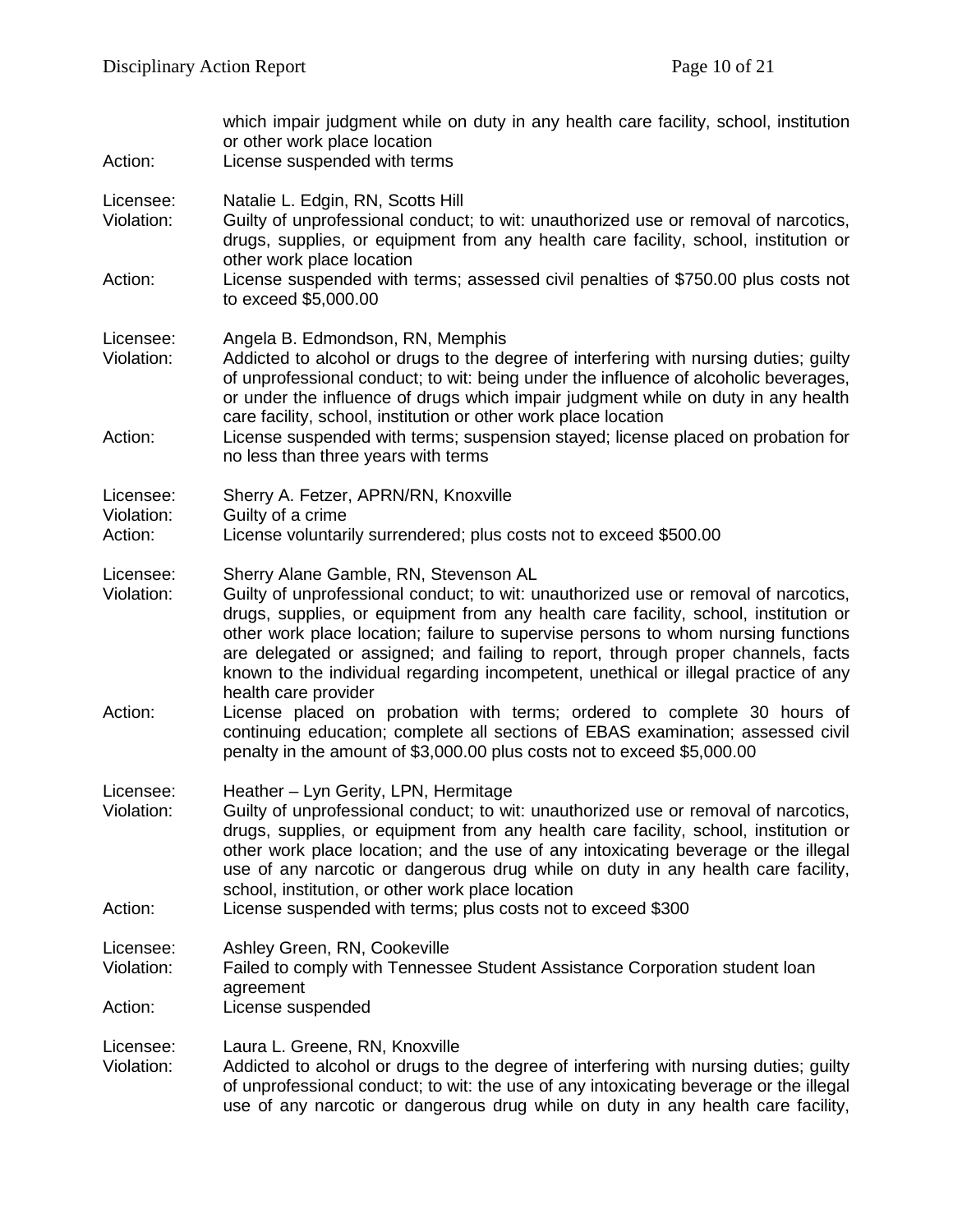school, institution, or other work place location; being under the influence of alcoholic beverages, or under the influence of drugs which impair judgment while on duty in any health care facility, school, institution or other work place location Action: License voluntarily surrendered

Licensee: Jessica Leigh Grooms, RN, Mt. Pleasant

Violation: Is unfit or incompetent by reason of negligence, habit, or other cause; guilty of unprofessional conduct

Action: License suspended with terms

Licensee: Grant Hall, APRN/RN, Cookeville

Violation: Is unfit or incompetent by reason of negligence, habit, or other cause; has violated or attempted to violate, directly or indirectly, or assisted in or abetted the violation of or conspired to violate any provision of this chapter or any lawful order of the board issued pursuant thereto; guilty of unprofessional conduct; to wit: failure to maintain a record for each patient which accurately reflects the nursing problems and interventions for the patient and/or failure to maintain a record for each patient which accurately reflects the name and title of the nurse providing care. A nurse who has been issued a certificate of fitness as a nurse practitioner pursuant to 63- 7-207 and this section shall file a notice with the board, containing the name of the nurse practitioner, the name of the licensed physician having supervision, control and responsibility for prescriptive services rendered by the nurse practitioner and a copy of the formulary describing the categories of legend drugs to be prescribed and/or issued by the nurse practitioner. The nurse practitioner shall be responsible for updating this information. Notwithstanding subdivision (b)(2)(A), a nurse practitioner shall not prescribe Schedules II, III, and IV controlled substances unless such prescriptions is specifically authorized by the formulary or expressly approved after consultation with the supervising physician before the initial issuance of the prescription of dispensing of the medication. A nurse who has been issued a certificate of fitness shall file a notice with the Board of Nursing containing: the nurse's full name, a copy of the formulary describing the categories of legend drugs to be prescribed and/or issued by the nurse, and the name of the licensed physician having supervision, control, and responsibility for prescriptive services rendered by the nurse. Notwithstanding any other provision of this title, a physician licensed under Title 63, chapter 6 or 9, is the only healthcare prover authorized to prescribe any buprenorphine product for any federal food and drug administration approved use in recover or medication-assisted treatment. Any prescription written and signed or drug issued by a nurse practitioner under the supervision and control of a supervising physician shall be deemed to be that the nurse practitioner. Every prescription issued by a nurse practitioner pursuant to this section shall be entered in the medical records of the patient and shall be written on a preprinted prescription pad bearing the name, address, and telephone number of the supervising physician and of the nurse practitioner and the nurse practitioner shall sign each prescription so written. Where the preprinted prescription pad contains the names of more than one physician, the nurse practitioner shall indicate on the prescription which of those physicians is the nurse practitioner's primary supervising physician by placing a checkmark beside or a circle around the name of the physician; and the nurse practitioner shall maintain a copy of the protocol the nurse practitioner is using at the nurse practitioner's practice location and shall make the protocol available upon request by the board of nursing, the board of medical examiners or authorized agents of either board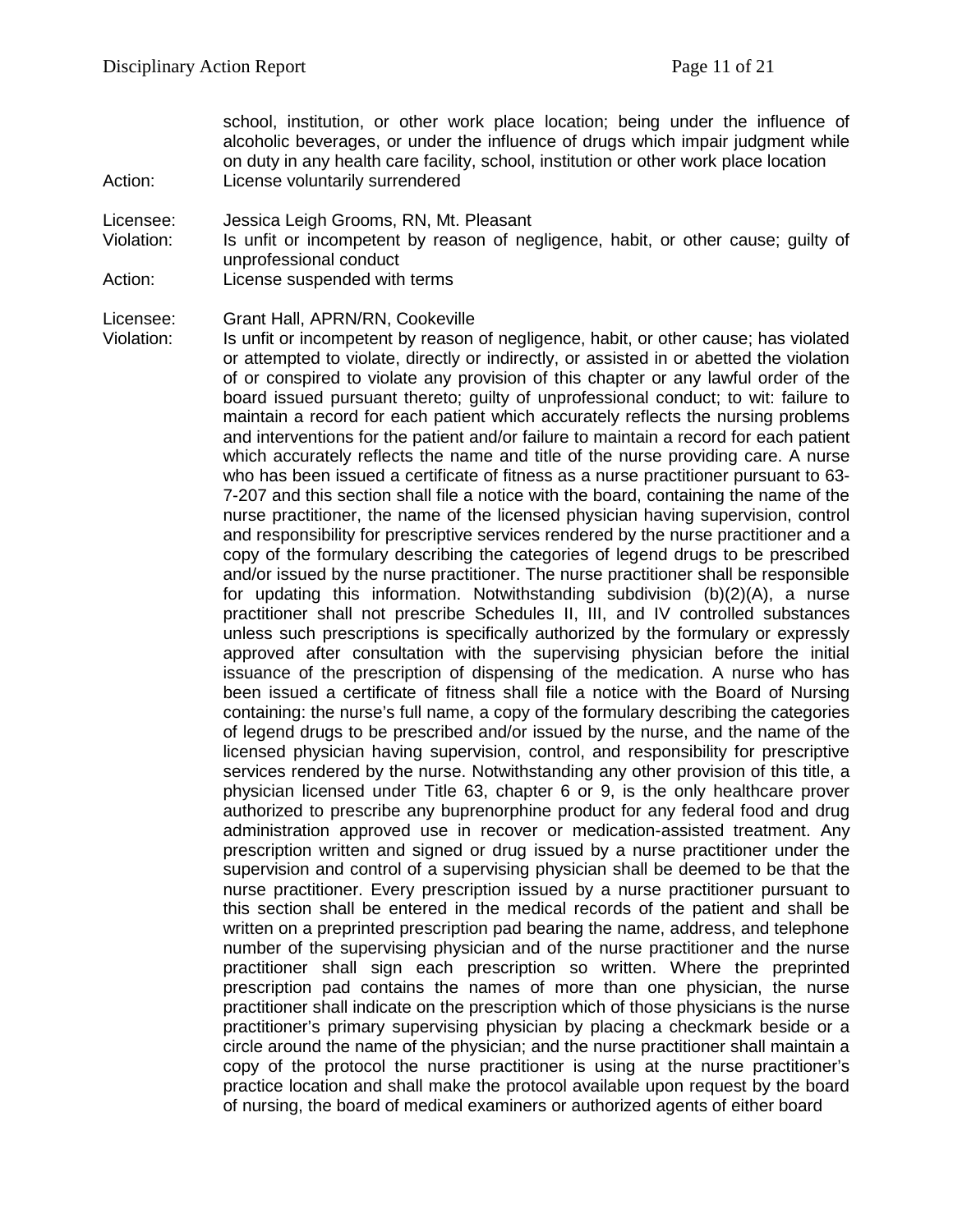Action: RN license and APRN certificate revoked; assessed civil penalties of \$13,500.00 plus costs not to exceed \$10,000.00

Licensee: Benjamin D. Helton, RN, Whitesburg

Violation: Addicted to alcohol or drugs to the degree of interfering with nursing duties; guilty of unprofessional conduct; to wit: impersonating another licensed practitioner Action: License retired

- Licensee: Thomas R. Hemmen, RN, Iron City
- Violation: Addicted to alcohol or drugs to the degree of interfering with nursing duties; guilty of unprofessional conduct; to wit: Failure to maintain a record for each patient which accurately reflects the nursing problems and interventions for the patient and/or failure to maintain a record for each patient which accurately reflects the name and title of the nurse providing care; making false or materially incorrect, inconsistent or unintelligible entries in any patient records or in the records of any health care facility, school, institution or other work place location pertaining to the obtaining, possessing or administration of any controlled substance as defined in the Federal Controlled Substances Act; unauthorized use or removal of narcotics, drugs, supplies, or equipment from any health care facility, school, institution or other work place location; and the use of any intoxicating beverage or the illegal use of any narcotic or dangerous drug while on duty in any health care facility, school, institution, or other work place location
- Action: License suspended with terms; suspension stayed; license placed on probation for no less than three years to run concurrent with TNPAP
- Licensee: Kimberly Humphres, RN, Jackson
- Violation: Failed to comply with Tennessee Student Assistance Corporation student loan agreement
- Action: License suspended

Licensee: Jeremiah Ingrish, RN, Nashville

- Violation: Failure to maintain a record for each patient which accurately reflects the nursing problems and interventions for the patient and/or failure to maintain a record for each patient which accurately reflects the name and title of the nurse providing care; making false or materially incorrect, inconsistent or unintelligible entries in any patient records or in the records of any health care facility, school, institution or other work place location pertaining to the obtaining, possessing or administration of any controlled substance as defined in the Federal Controlled Substances Act
- Action: License reprimanded with terms; plus costs not to exceed \$5,000.00
- Licensee: Jeanette King, RN, Medina
- Violation: Unfit or incompetent by reason of negligence, habits, or other cause; addicted to alcohol or drugs to the degree of interfering with nursing duties; guilty of unprofessional conduct; to wit: abandoning or neglecting a patient requiring nursing care; unauthorized use or removal of narcotics, drugs, supplies, or equipment from any health care facility, school, institution or other work place location; being under the influence of alcoholic beverages, or under the influence of drugs which impair judgment while on duty in any health care facility, school, institution or other work place location; and engaging in acts of dishonesty which relate to the practice of nursing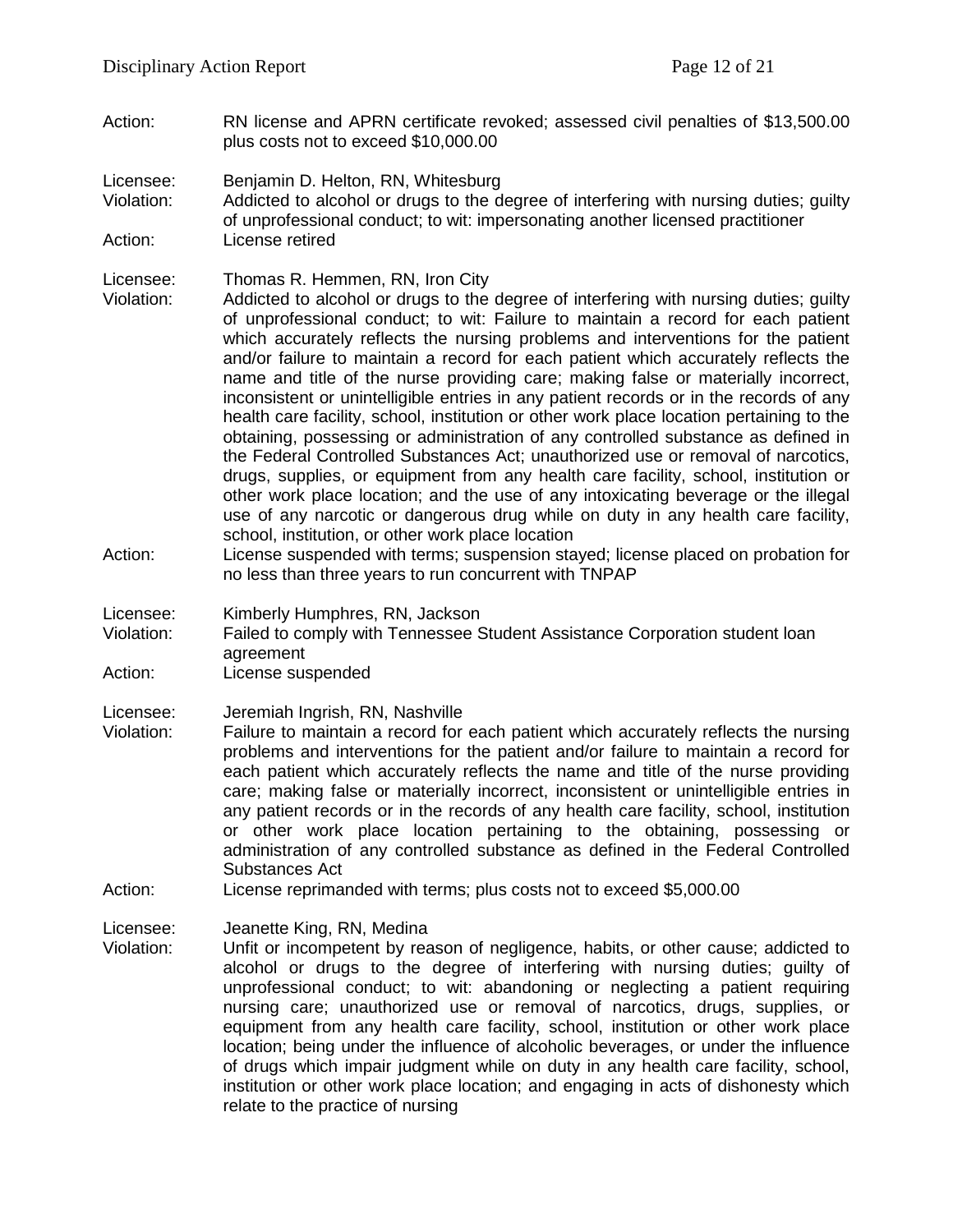Action: License suspended with terms plus costs not to exceed \$500.00

Licensee: Sara N.S. Langston, RN (MS), Corinth MS

- Violation: Guilty of unprofessional conduct; to wit: abandoning or neglecting a patient requiring nursing care; party states may, in accordance with state due process laws, limit or revoke the multistate licensure privilege of any nurse to practice in their state and may take any other actions under their applicable state laws necessary to protect the health and safety of their citizens. If a party state takes such action, it shall notify the administrator of the coordinated licensure information system. The administrator of the coordinated licensure information system shall promptly notify the home state of any such actions by remote states. Every nurse practicing in a party state must comply with the state practice laws of the state in which the patient is located at the time care rendered. In addition, the practice of nursing is not limited to patient care, but shall include all nursing practice as defined by the state practice laws of a party state. The practice of nursing will subject a nurse to the jurisdiction of the nurse licensing board and the courts, as well as the laws, in that party state; a remote state may take adverse action affecting the multistate licensure privilege to practice within that party state. However, only the home state shall have the power to impose adverse action against the license issued by the home state; for purposes of imposing adverse action, the licensing board of the home state shall give the same priority and effect to reported conduct received from a remote state as it would if such conduct had occurred within the home state. In so doing, it shall apply its own state laws to determine appropriate action; the home state may take adverse action based on the factual findings of the remote state, so long as each state follows its own procedures for imposing such adverse action
- Action: Privilege to practice in the State of Tennessee revoked; assessed civil penalty in the amount of \$750.00 plus costs not to exceed \$5,000.00

Licensee: Lucas Wayne Littrell, LPN, Pulaski

Violation: Guilty of unprofessional conduct; to wit: refusing to submit to a drug test or testing positive for any drug on any government or private sector pre-employment, or employer-ordered confirmed drug test Action: License suspended with terms

Licensee: Lynnea Beth Marks, RN (TX),

Violation: Unfit of incompetent by reason of negligence, habits, or other cause; guilty of unprofessional conduct; to wit: failure to maintain a record for each patient which accurately reflects the nursing problems and interventions for the patient and/or failure to maintain a record for each patient which accurately reflects the name and title of the nurse providing care; making false or materially incorrect, inconsistent or unintelligible entries in any patient records or in the records of any health care facility, school, institution or other work place location pertaining to the obtaining, possessing or administration of any controlled substance as defined in the Federal Controlled Substances Act; the use of any intoxicating beverage or the illegal use of any narcotic or dangerous drug while on duty in any health care facility, school, institution, or other work place location; and engaging in acts of dishonesty which relate to the practice of nursing; party states may, in accordance with state due process laws, limit or revoke the multistate licensure privilege of any nurse to practice in their state and may take any other actions under their applicable state laws necessary to protect the health and safety of their citizens. If a party state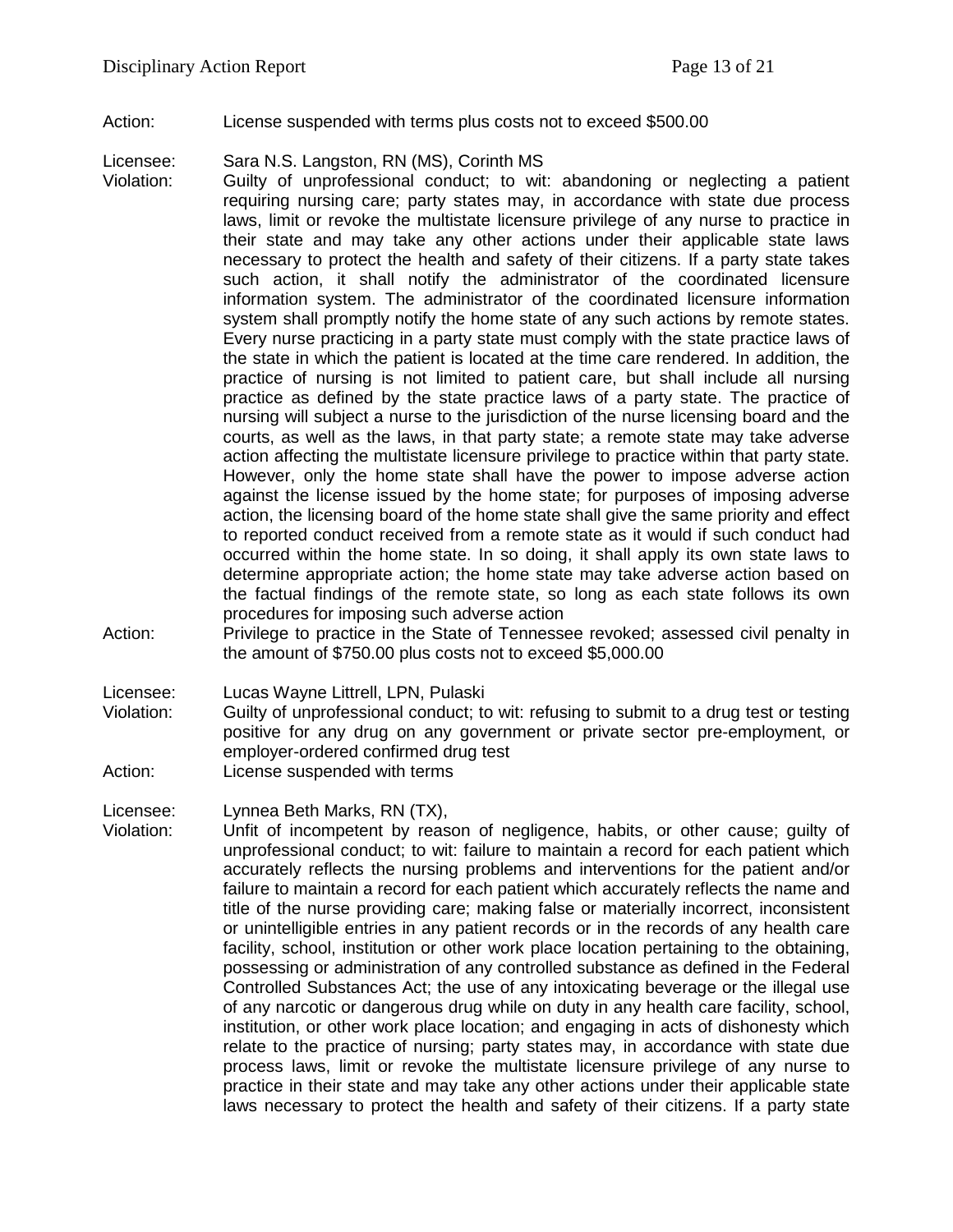takes such action, it shall notify the administrator of the coordinated licensure information system. The administrator of the coordinated licensure information system shall promptly notify the home state of any such actions by remote states. Every nurse practicing in a party state must comply with the state practice laws of the state in which the patient is located at the time care rendered. In addition, the practice of nursing is not limited to patient care, but shall include all nursing practice as defined by the state practice laws of a party state. The practice of nursing will subject a nurse to the jurisdiction of the nurse licensing board and the courts, as well as the laws, in that party state; a remote state may take adverse action affecting the multistate licensure privilege to practice within that party state. However, only the home state shall have the power to impose adverse action against the license issued by the home state; for purposes of imposing adverse action, the licensing board of the home state shall give the same priority and effect to reported conduct received from a remote state as it would if such conduct had occurred within the home state. In so doing, it shall apply its own state laws to determine appropriate action; the home state may take adverse action based on the factual findings of the remote state, so long as each state follows its own procedures for imposing such adverse action

Action: Privilege to practice in the State of Tennessee revoked; plus costs not to exceed \$1,000.00

### Licensee: Stephanie D. Mashburn, RN, Ten Mile

- Violation: Guilty of unprofessional conduct; to wit: failure to maintain a record for each patient which accurately reflects the nursing problems and interventions for the patient and/or failure to maintain a record for each patient which accurately reflects the name and title of the nurse providing care; making false or materially incorrect, inconsistent or unintelligible entries in any patient records or in the records of any health care facility, school, institution or other work place location pertaining to the obtaining, possessing or administration of any controlled substance as defined in the Federal Controlled Substances Act; Unauthorized use or removal of narcotics, drugs, supplies, or equipment from any health care facility, school, institution or other work place location; and engaging in acts of dishonesty which relate to the practice of nursing
- Action: License suspended with terms
- Licensee: Toni A. McGee, RN, White House
- Violation: Unfit or incompetent by reason of negligence, habits or other cause; guilty of unprofessional conduct; to wit: intentionally or negligently causing physical or emotional injury to a patient; unauthorized use or removal of narcotics, drugs, supplies, or equipment from any health care facility, school, institution or other work place location
- Action: License suspended with terms

Licensee: Gerald D. McGinnis, RN (MS & FLA), Weir MS

Violation: Guilty of unprofessional conduct; to wit: unauthorized use or removal of narcotics, drugs, supplies, or equipment from any health care facility, school, institution or other work place location; and revocation, suspension, probation or other discipline of a license to practice nursing by another state or territory of the United States for any act or omission which would constitute grounds for the revocation,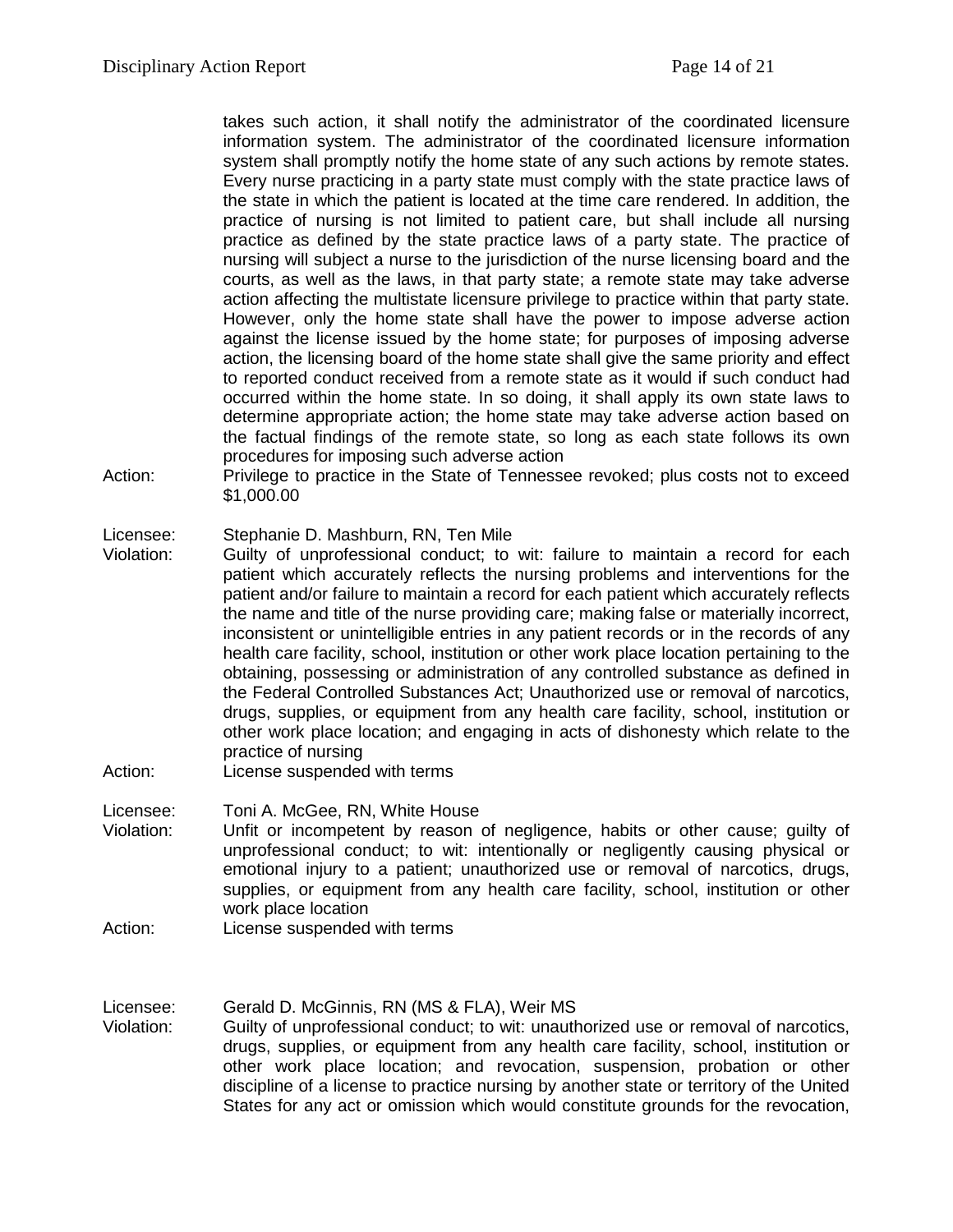suspension, probation or other discipline of a license in this state; party states may, in accordance with state due process laws, limit or revoke the multistate licensure privilege of any nurse to practice in their state and may take any other actions under their applicable state laws necessary to protect the health and safety of their citizens. If a party state takes such action, it shall notify the administrator of the coordinated licensure information system. The administrator of the coordinated licensure information system shall promptly notify the home state of any such actions by remote states. Every nurse practicing in a party state must comply with the state practice laws of the state in which the patient is located at the time care rendered. In addition, the practice of nursing is not limited to patient care, but shall include all nursing practice as defined by the state practice laws of a party state. The practice of nursing will subject a nurse to the jurisdiction of the nurse licensing board and the courts, as well as the laws, in that party state; a remote state may take adverse action affecting the multistate licensure privilege to practice within that party state. However, only the home state shall have the power to impose adverse action against the license issued by the home state

Action: Privilege to practice in the State of Tennessee voluntarily surrendered

Licensee: William M. Miller, RN, Harrogate

Violation: Guilty of unprofessional conduct

Action: License suspended with terms

Licensee: Tricia Moody, RN, Knoxville<br>Violation: Unfit or incompetent by rea

- Unfit or incompetent by reason of negligence, habits or other cause; addicted to alcohol or drugs to the degree of interfering with nursing duties; guilty of unprofessional conduct; to wit: being under the influence of alcoholic beverages, or under the influence of drugs which impair judgment while on duty in any health care facility, school, institution or other work place location Action: License suspended with terms
- Licensee: Dana J. Nichols, RN, Nashville
- Violation: Guilty of unprofessional conduct; to wit: engaging in acts of dishonesty which relate to the practice of nursing
- Action: License suspended with terms; suspension stayed; license placed on probation for no less than three years to run concurrent with TNPAP

Licensee: Jerrica N. Potter, RN, Knoxville

- Violation: Guilty of unprofessional conduct; to wit: intentionally or negligently causing physical or emotional injury to a patient
- Action: License placed on probation with terms; plus costs not to exceed \$500.00
- Licensee: Heather Purvis, RN, Smyrna
- Violation: Unfit or incompetent by reason of negligence, habits or other cause; addicted to alcohol or drugs to the degree of interfering with nursing duties; guilty of unprofessional conduct; to wit: making false or materially incorrect, inconsistent, or unintelligible entries in any patient records or in the records of any health care facility, school, institution or other work place location pertaining to the obtaining, possessing or administration of any controlled substance as defined in the Federal Controlled Substances Act; impersonating another licensed practitioner; engaging in acts of dishonesty which relate to the practice of nursing
- Action: License suspended with terms; plus costs not to exceed \$1,000.00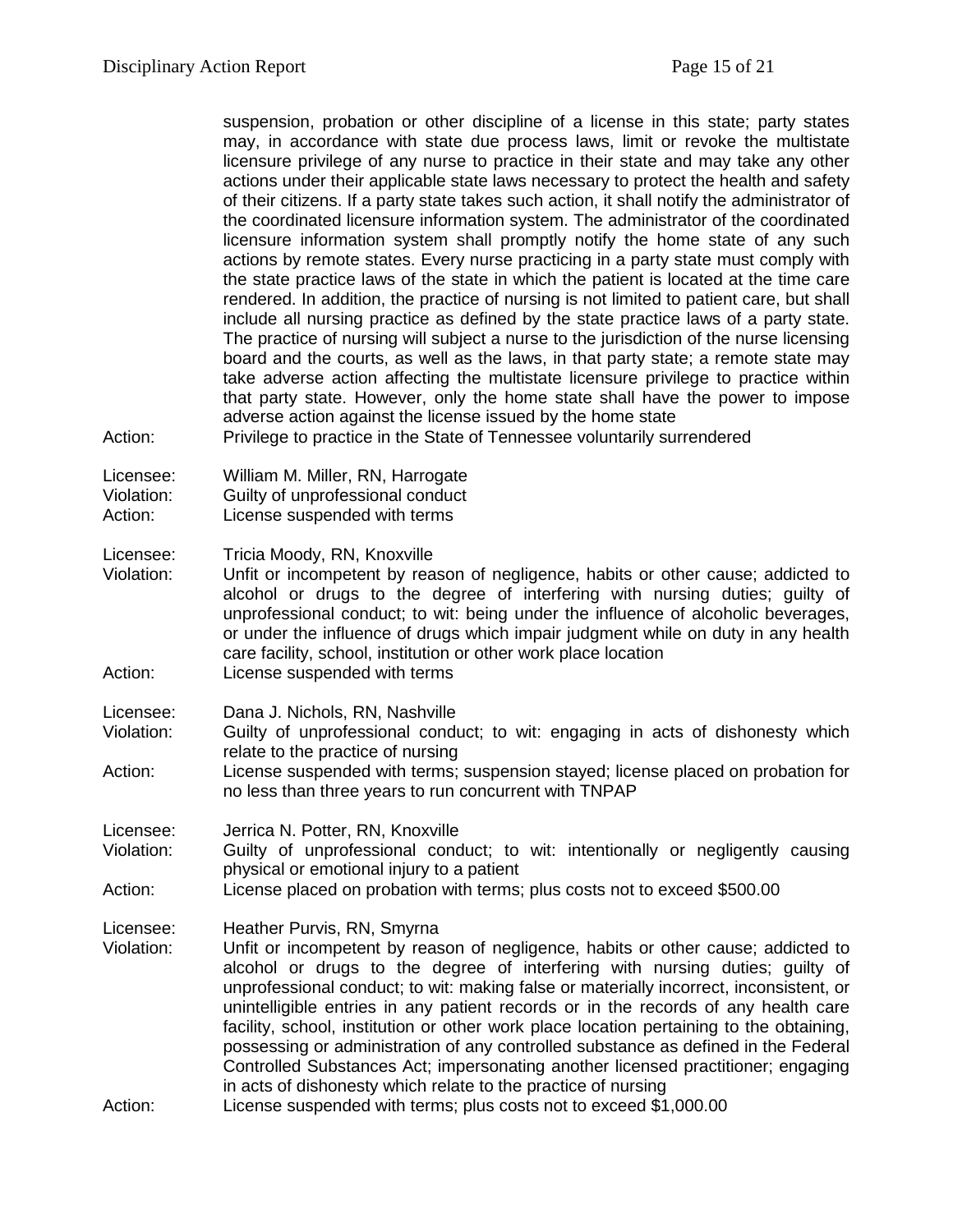### Licensee: Taylor K. Rupp, RN, Hixson

Violation: Guilty of unprofessional conduct; to wit: making false or materially incorrect, inconsistent, or unintelligible entries in any patient records or in the records of any health care facility, school, institution or other work place location pertaining to the obtaining, possessing or administration of any controlled substance as defined in the Federal Controlled Substances Act Action: License suspended with terms

# Licensee: Kara S. Sharek, RN, Harriman

- Violation: Guilty of unprofessional conduct; to wit: making false or materially incorrect, inconsistent, or unintelligible entries in any patient records or in the records of any health care facility, school, institution or other work place location pertaining to the obtaining, possessing or administration of any controlled substance as defined in the Federal Controlled Substances Act; unauthorized use or removal of narcotics, drugs, supplies, or equipment from any health care facility, school, institution or other work place location; and engaging in acts of dishonesty which relate to the practice of nursing
- Action: License suspended with terms; assessed civil penalties in the amount of \$500.00 plus costs not to exceed \$1,000.00

### Licensee: Cindy L. Shaw, RN (MS), Glen MS

Violation: Guilty of unprofessional conduct; to wit: the use of any intoxicating beverage or the illegal use of any narcotic or dangerous drug while on duty in any health care facility, school, institution, or other work place location; being under the influence of alcoholic beverages, or under the influence of drugs which impair judgment while on duty in any health care facility, school, institution or other work place location; party states may, in accordance with state due process laws, limit or revoke the multistate licensure privilege of any nurse to practice in their state and may take any other actions under their applicable state laws necessary to protect the health and safety of their citizens. If a party state takes such action, it shall notify the administrator of the coordinated licensure information system. The administrator of the coordinated licensure information system shall promptly notify the home state of any such actions by remote states. Every nurse practicing in a party state must comply with the state practice laws of the state in which the patient is located at the time care rendered. In addition, the practice of nursing is not limited to patient care, but shall include all nursing practice as defined by the state practice laws of a party state. The practice of nursing will subject a nurse to the jurisdiction of the nurse licensing board and the courts, as well as the laws, in that party state; a remote state may take adverse action affecting the multistate licensure privilege to practice within that party state. However, only the home state shall have the power to impose adverse action against the license issued by the home state; for purposes of imposing adverse action, the licensing board of the home state shall give the same priority and effect to reported conduct received from a remote state as it would if such conduct had occurred within the home state. In so doing, it shall apply its own state laws to determine appropriate action; the home state may take adverse action based on the factual findings of the remote state, so long as each state follows its own procedures for imposing such adverse action

Action: Privilege to practice in the State of Tennessee voluntarily surrendered; must cease and desist the practice of nursing in the State of Tennessee; plus costs not to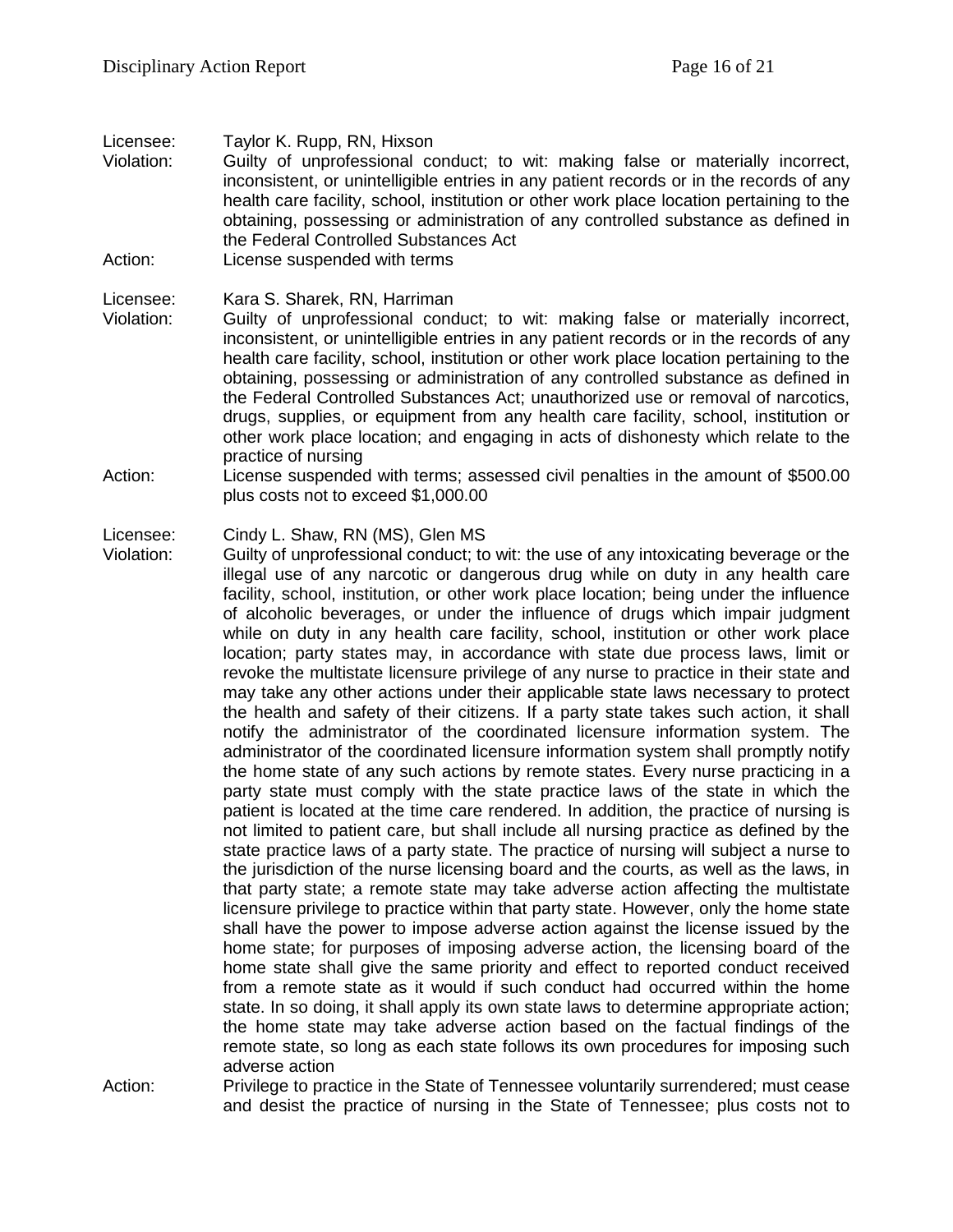exceed \$1,500.00

| Licensee:<br>Violation:            | Anita H. Simmons, RN, Cordova<br>Guilty of fraud or deceit in procuring or attempting to procure a license to practice<br>nursing; guilty of a crime; guilty of unprofessional conduct; to wit: engaging in acts<br>of dishonesty which relate to the practice of nursing                                                                                                                                                                                                                                                                                                                                                                                                                                                                                                                                                                                                                                                                                                                                                                                                       |
|------------------------------------|---------------------------------------------------------------------------------------------------------------------------------------------------------------------------------------------------------------------------------------------------------------------------------------------------------------------------------------------------------------------------------------------------------------------------------------------------------------------------------------------------------------------------------------------------------------------------------------------------------------------------------------------------------------------------------------------------------------------------------------------------------------------------------------------------------------------------------------------------------------------------------------------------------------------------------------------------------------------------------------------------------------------------------------------------------------------------------|
| Action:                            | License suspended with terms                                                                                                                                                                                                                                                                                                                                                                                                                                                                                                                                                                                                                                                                                                                                                                                                                                                                                                                                                                                                                                                    |
| Licensee:<br>Violation:            | Diane P. Staley, RN, Corryton<br>Unfit or incompetent by reason of negligence, habits or other cause; guilty of<br>unprofessional conduct; to wit: intentionally or negligently causing physical or<br>emotional injury to a patient                                                                                                                                                                                                                                                                                                                                                                                                                                                                                                                                                                                                                                                                                                                                                                                                                                            |
| Action:                            | License voluntarily surrendered                                                                                                                                                                                                                                                                                                                                                                                                                                                                                                                                                                                                                                                                                                                                                                                                                                                                                                                                                                                                                                                 |
| Licensee:<br>Violation:            | Kellie Stephenson, RN, Union City<br>Failed to comply with Tennessee Student Assistance Corporation student loan<br>agreement                                                                                                                                                                                                                                                                                                                                                                                                                                                                                                                                                                                                                                                                                                                                                                                                                                                                                                                                                   |
| Action:                            | License suspended                                                                                                                                                                                                                                                                                                                                                                                                                                                                                                                                                                                                                                                                                                                                                                                                                                                                                                                                                                                                                                                               |
| Licensee:<br>Violation:<br>Action: | Jennifer J. Stout, RN, Mountain City<br>Guilty of a crime; unfit or incompetent by reason of negligence, habits, or other<br>cause; addicted to alcohol or drugs to the degree of interfering with nursing duties;<br>guilty of unprofessional conduct; to wit: intentionally or negligently causing physical<br>or emotional injury to a patient; making false or materially incorrect, inconsistent,<br>or unintelligible entries in any patient records or in the records of any health care<br>facility, school, institution or other work place location pertaining to the obtaining,<br>possessing or administration of any controlled substance as defined in the Federal<br>Controlled Substances Act; unauthorized use or removal of narcotics, drugs,<br>supplies, or equipment from any health care facility, school, institution or other<br>work place location; impersonating another licensed practitioner; and engaging in<br>acts of dishonesty which relate to the practice of nursing<br>License voluntarily surrendered plus costs not to exceed \$1,000.00 |
| Licensee:<br>Violation:            | Cynthia D. Sutton, LPN, Madisonville<br>Guilty of unprofessional conduct; to wit: intentionally or negligently causing<br>physical or emotional injury to a patient; failure to maintain a record for each<br>patient which accurately reflects the nursing problems and interventions for the<br>patient and/or failure to maintain a record for each patient which accurately reflects<br>the name and title of the nurse providing care; abandoning or neglecting a patient<br>requiring nursing care; and engaging in acts of dishonesty which relate to the<br>practice of nursing                                                                                                                                                                                                                                                                                                                                                                                                                                                                                         |
| Action:                            | License placed on probation for no less than a year with terms                                                                                                                                                                                                                                                                                                                                                                                                                                                                                                                                                                                                                                                                                                                                                                                                                                                                                                                                                                                                                  |
| Licensee:<br>Violation:<br>Action: | Autumn Simmons Trotter, RN, Whiteville<br>Guilty of a crime; guilty of unprofessional conduct; to wit: unauthorized use or<br>removal of narcotics, drugs, supplies, or equipment from any health care facility,<br>school, institution or other work place location<br>License suspended with terms                                                                                                                                                                                                                                                                                                                                                                                                                                                                                                                                                                                                                                                                                                                                                                            |
| Licensee:<br>Violation:            | John White, RN, Cleveland<br>Guilty of unprofessional conduct; to wit: revocation, suspension, probation or other                                                                                                                                                                                                                                                                                                                                                                                                                                                                                                                                                                                                                                                                                                                                                                                                                                                                                                                                                               |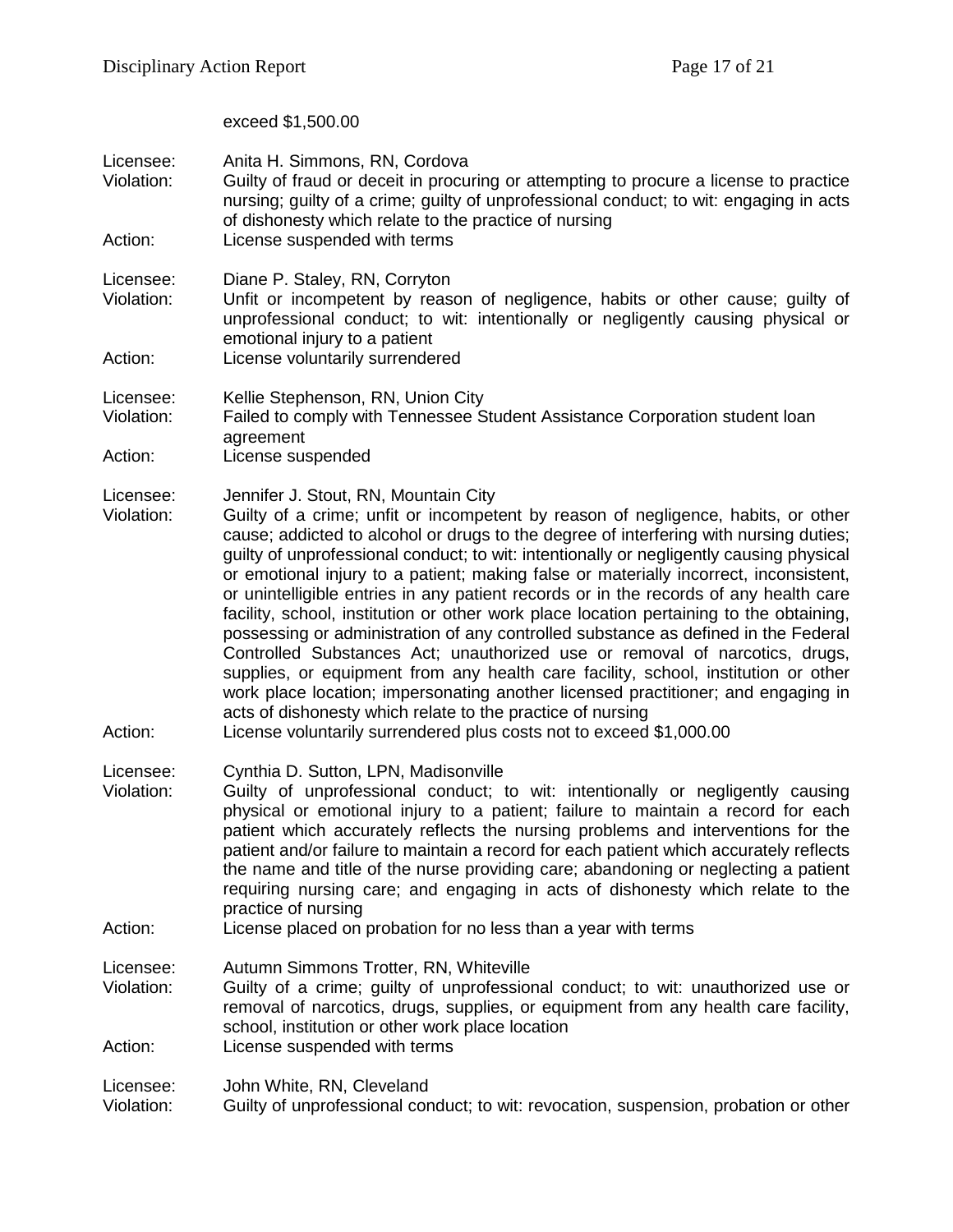discipline of a license to practice nursing by another stat or territory of the United States of any act or omission which would constitute grounds for the revocation, suspension, probation or other discipline of a license in this state; and in disciplinary actions against individuals holding a license, certificate, permit or authorization in this state at the time of a disciplinary action in another reporting state, in the absence of justifying evidence to the contrary, there shall be a rebuttable presumption that the sanction proposed in any such proceeding will be comparable to that in the reporting state; however, no such presumption shall exist for those who are applying for licensure, certification, permit or authorization in their state during or after the time the disciplinary action in the other state is pending or has become final. If a board, council, committee or agency created pursuant to chapters 4, 5, 7, 9, 11, and 12 of this title or title 68, chapter 140 denies, restricts or conditions a licensure, certification, permit or authorization based on a disciplinary action in another state, the applicant shall, upon written request, filed within thirty days of the date of the action on the application, be entitled to a contested case hearing

Action: License voluntarily surrendered plus costs not to exceed \$1,000.00

Licensee: Stacey L. Williams, LPN, Bethpage

- Violation: Unfit or incompetent by reason of negligence, habits, or other cause; addicted to alcohol or drugs to the degree of interfering with nursing duties; guilty of unprofessional conduct; to wit: failure to maintain a record for each patient which accurately reflects the nursing problems and interventions for the patient and/or failure to maintain a record for each patient which accurately reflects the name and title of the nurse providing care; unauthorized use or removal of narcotics, drugs, supplies, or equipment from any health care facility, school, institution or other work place location; and engaging in acts of dishonesty which relate to the practice of nursing
- Action: License revoked; assessed civil penalties in the amount of \$3,000.00 plus costs not to exceed \$5,000.00

Licensee: Beth A. Wilson, RN, Spring Hill

- Violation: Guilty of unprofessional conduct; to wit: making false or materially incorrect, inconsistent or unintelligible entries in any patient records or in the records of any health care facility, school, institution or other work place location pertaining to the obtaining, possessing or administration of any controlled substance as defined in the Federal Controlled Substances Act; unauthorized use or removal of narcotics, drugs, supplies, or equipment from any health care facility, school, institution or other work place location; impersonating another licensed practitioner; aiding, abetting, assisting or hiring an individual to violate or circumvent any law or duly promulgated rule intended to guide the conduct of a nurse or any other licensed health care provider; failing to report, through proper channels, facts known to the individual regarding incompetent, unethical or illegal practice of any health care provider; and engaging in acts of dishonesty which relate to the practice of nursing; refusing to submit to a drug test or testing positive for any drug on any government or private sector pre-employment, or employer-ordered confirmed drug test
- Action: License suspended with terms; suspension stayed; license placed on probation for no less than three years to run concurrent to TNPAP
- Licensee: Cassandra F. Woodley, RN, Memphis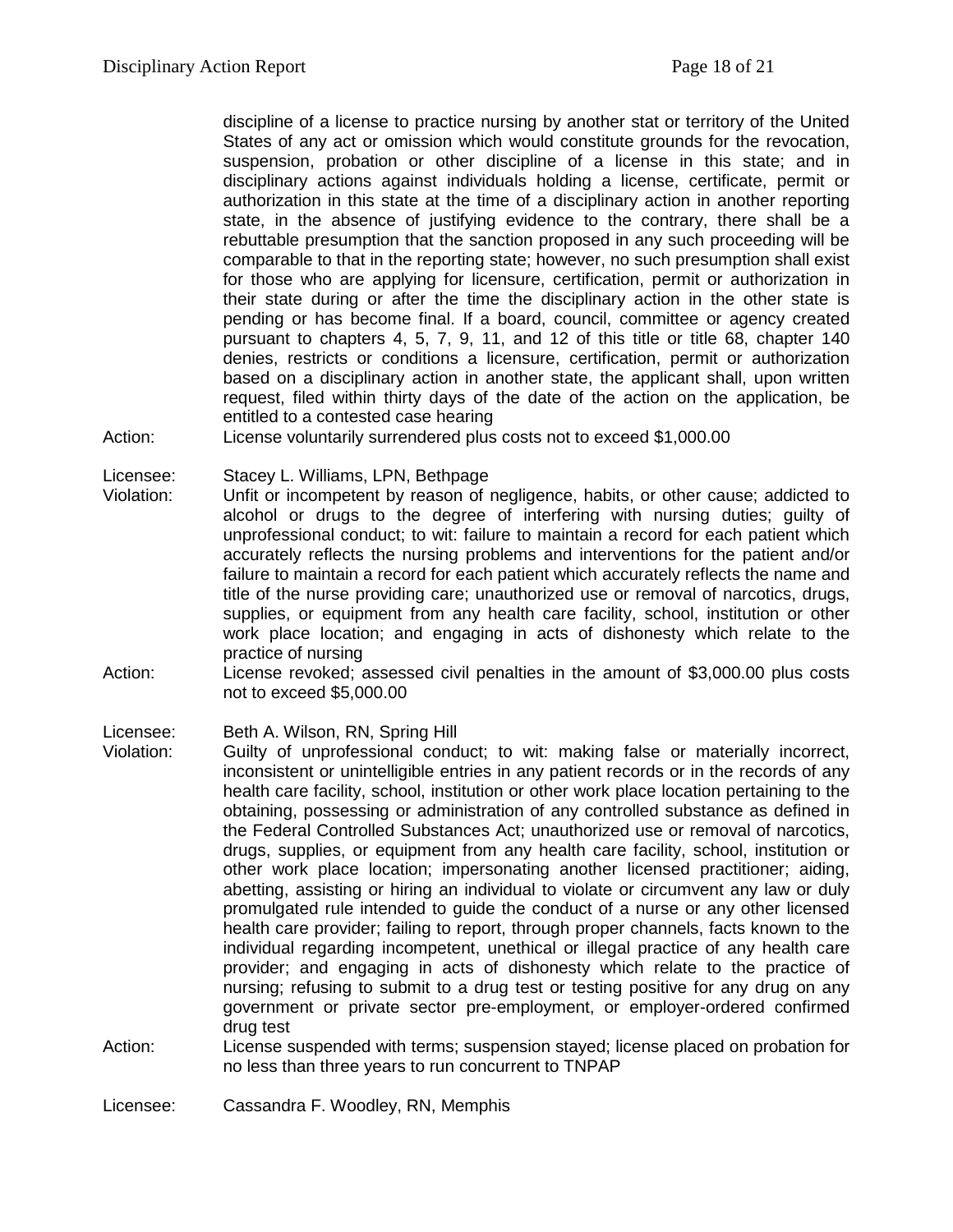- Violation: Guilty of unprofessional conduct; to wit: otherwise discipline a holder of a license, certificate, permit, or authorization, if the applicant, licensee, or certificate or permit holder has been disciplined by any other state of the United States for any acts or omissions that would constitute ground for discipline of a person licensed, certified, permitted, or authorized in this state
- Action: License suspended with terms; suspension stayed; license placed on probation for no less than three years to run concurrent with TNPAP; plus costs not to exceed \$500.00

### **BOARD OF PHARMACY**

Licensee: Jamie Rogers, PT, Milan

Violation: Failed to comply with Tennessee Student Assistance Corporation student loan agreement

Action: License suspended

### **BOARD OF PHYSICAL THERAPY**

Licensee: Tamela Jordan, PT, Ft. Oglethorpe, GA

- Violation: Failed to comply with Tennessee Student Assistance Corporation student loan agreement
- Action: License suspended

### Licensee: Allen J. Spychalski, PT, Columbia

- Violation: Failed drug screen. Practicing as a physical therapist or working as a physical therapist assistant when physical or mental abilities are impaired by the use of controlled substances, other habit-forming drugs, chemicals, or alcohol; Failing to adhere to standards of ethics of the physical therapy profession. The Board adopts for licensed physical therapists, as if fully set out herein, and as it may from time to time be amended, the current "Code of Ethics: issued by the American Physical Therapy Association. The Board adopts for licensed physical therapist assistants, as if fully set out herein, and as it may from time to time be amended, the current "Standards of Ethical Conduct for Physical Therapist Assistant" issued by the American Physical Therapy Association. Physical therapists shall comply with applicable local, state, and federal laws and regulations.
- Action: License reprimanded with terms; assessed civil penalty of \$500 plus costs not to exceed \$2,000

### **BOARD OF RESPIRATORY THERAPY**

Licensee: Marilyn Reynolds, LRRT, Memphis

- Violation: Failed to comply with Tennessee Student Assistance Corporation student loan agreement
- Action: License suspended

### **BOARD OF SOCIAL WORKER LICENSURE**

Licensee: Hubert L. Coombs, Jr., LMSW, Murfreesboro

Violation: Guilty of willful or repeated violation of any provisions of this chapter or any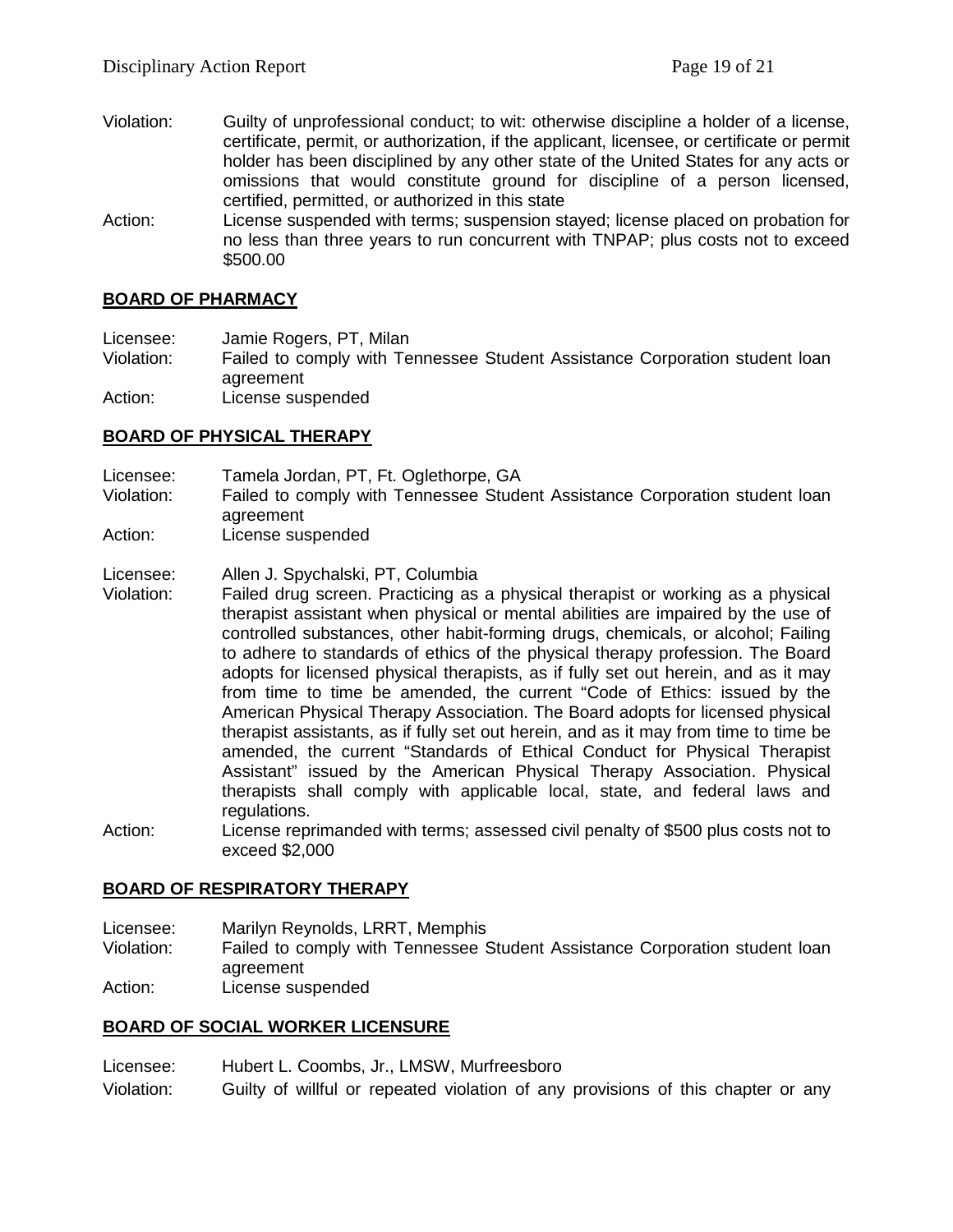rules of the board; unprofessional or unethical conduct, or engaging in practices in connection with the practice of social work that are in violation of the standards of professional conduct, as defined in this section or prescribed by the rules of the board; to wit: practicing outside the scope of practice; Master's Social Worker, as defined in T.C.A. 63-23-103(a) means a person who practices the professional application of social work theory, knowledge, methods, principles, values and ethics and the professional use of self to restore or enhance social, psychosocial or biopsychosocial functioning of individuals, couples, families, groups, organizations and communities. The practice of master's social work requires the application of specialized knowledge and advanced practice skills in the areas of assessment, treatment planning, implementation and evaluation, case management, mediation, counseling, supportive counseling, direct practice, information and referral, supervision of employees, consultation, education, research, advocacy, community organization and the development, implantation, and administration of policies, programs and activities. The practice of master's social work may include the practice activities of a licensed baccalaureate social worker. The practice of master's social work may include the practice of clinical social work under the clinical supervision of a licensed clinical social worker as an avenue for licensure as a clinical social worker. A social worker at this level shall not provide services to clients in exchange for direct payment or third-party reimbursement. Licensed master's social workers shall engage only in supervised practice in or for an agency or organization and may not practice privately or independently. Licensed master's social workers may not hold themselves out as a licensed advance practice social worker or a licensed clinical social worker. A social worker may not prescribe medication or interpret psychological tests.

Action: License reprimanded; assessed civil penalty of \$500.00 plus costs not to exceed \$500.00

Licensee: Pete Richard Vernon, LAPSW, Los Angeles CA

- Violation: Guilty of willful or repeated violation of any provisions of this chapter or any rules of the board; unprofessional or unethical conduct, or engaging in practices in connection with the practice of social work that are in violation of the standards of professional conduct, as defined in this section or prescribed by the rules of the board; to wit: practicing on an expired license; any person who possessed a valid license as an advanced practice social worker may use the title and/or acronym "Licensed Advanced Practice Social Worker (L.A.P.S.W.)," as defined in T.C.A. 63-23-104
- Action: License reprimanded; assessed civil penalties of \$2,200.00 plus costs not to exceed \$1,000.00

# **ABUSE REGISTRY**

- Name: Shaquira Mashea Ligon
- Abuse: Exploitation